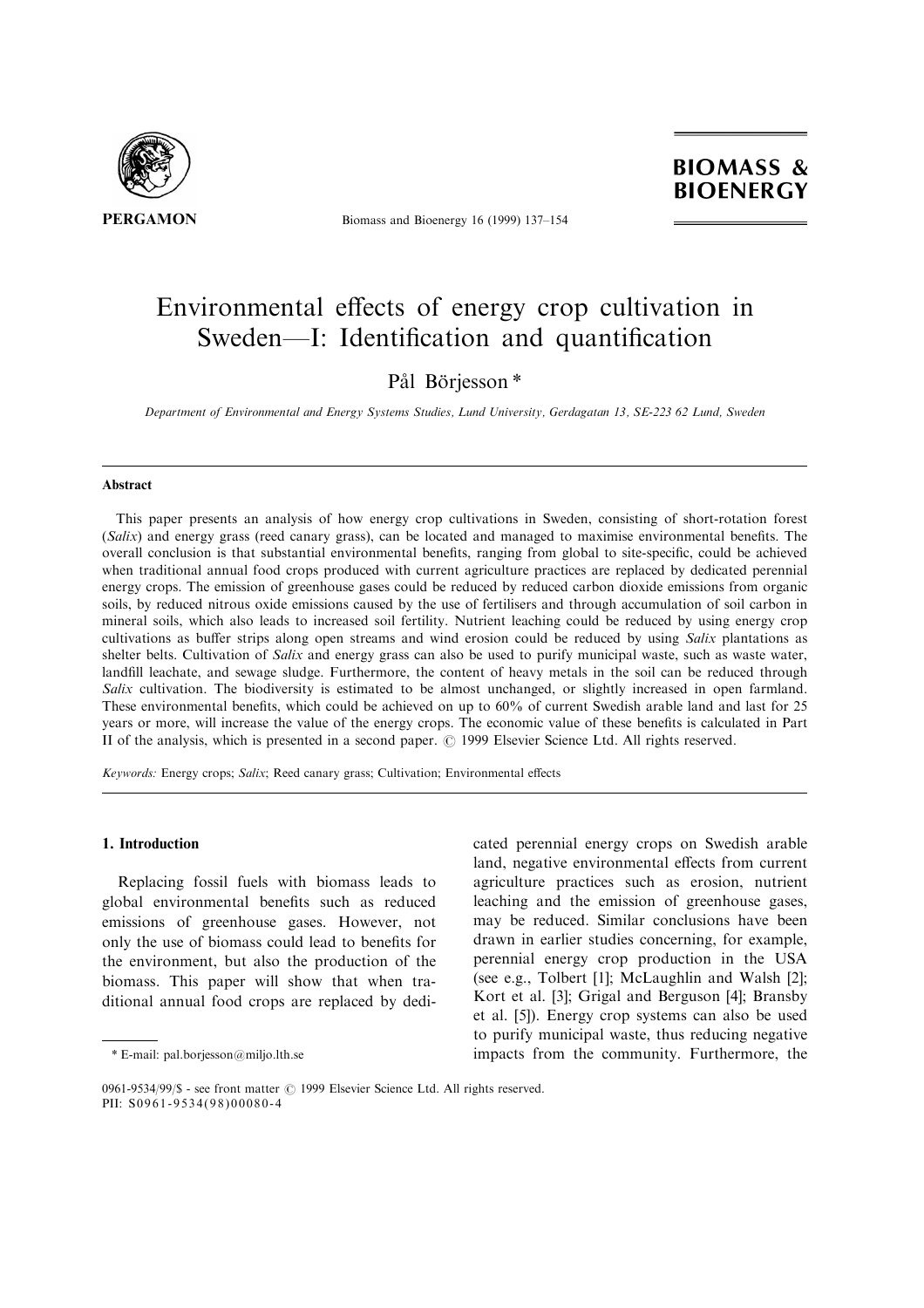content of heavy metals in the soil could be reduced through cultivation of short-rotation forest. These environmental benefits could increase the value of the energy crops, thereby affecting future market conditions for biomass.

In this paper, environmental changes are identified and quantified when traditional food and forage crops produced with current agriculture practices are replaced by perennial energy crops on Swedish arable land. This paper, which is based mainly on a literature review, represents Part I of the analysis, which is complemented by a second part in which an economic valuation of the environmental changes is carried out (see Börjesson [6]). Thus, this paper is a background to the second paper, which includes a more integrating synthesis. The purpose with the overall study is to analyse how energy crop cultivations in Sweden could be located and managed to maximise environmental benefits. Neither environmental effects arising from replacing fossil fuels by biomass nor environmental benefits from the reduced use of fossil fuels in perennial energy crop cultivation, in comparison to annual crop cultivation, are included in this study as such benefits have already been analysed in earlier studies (see e.g., Börjesson  $[7, 8]$ ). The magnitude of the environmental benefits depends on, for example, geological and geographical conditions, while population density influences the amount of municipal waste that can be recycled on energy crop cultivations. Thus, the environmental impact is analysed on a regional basis and then aggregated to a national level. Since agricultural practices, the load of antrophogenic pollutants and the generation of waste, are changing over time, the potential impact of energy crop cultivation also changes over time. The time during which environmental advantages could be achieved is therefore estimated.

#### 2. Methodology and assumptions

Energy crops included in this analysis are short-rotation forest (Salix) and energy grass (reed canary grass). In the north of Sweden, only reed canary grass is assumed to be grown for energy purposes as the climatic conditions are not suitable for Salix cultivation [9]. This situation can, however, change in the future if more frost resistance Salix clones will be available. The energy crop cultivations are assumed to be geographical equally distributed on current arable land used for perennial forage and annual food crop production [10]. Today, about 40% of Swedish arable land is used for the production of perennial forage crops, mainly ley, while about 60% is used for annual crop production. When perennial energy crops replace perennial forage crops (in Sweden normally clover-grass ley), the environmental changes are assumed to be small and are therefore neglected, except when the impact is particularly caused by the cultivation of Salix, e.g. reduced wind erosion and cadmium removal. In annual crop cultivation, which in Sweden is dominated by grain cultivation, ploughing is assumed to be undertaken annually, the average dose of chemical nitrogen (N) fertiliser applied is about 140 kg N/ha yr, and the average dose of chemical pesticides is about 1 kg active ingredients/ha [7]. Reed canary grass cultivation, harvested once a year, extends over 10 years, while Salix cultivation, harvested every fourth year, extends over 25 years. The biomass yield of Salix is assumed to be, on average, 10 tonne dry matter/ha yr, and of reed canary grass, 6.5 tonne dry matter/ha yr [7].

The environmental impact of energy crop cultivation varies between different regions in Sweden due to local conditions. Here, impacts are analysed for each county of Sweden (24 in 1996) and then aggregated to a national level.

Soil type distribution on arable land in Sweden is divided into four classes using the American soil classification system, regarding differences in physical and chemical properties of the soils (Table 1).

Cultivation methods in agriculture are changing, as well as the load of antrophogenic pollutants and the generation of waste. Thus, the time during which environmental impact could be sustained is estimated. This estimate is based on physical and chemical properties of the soils, environmental goals for future agricultural practices, recycling of waste and reduction of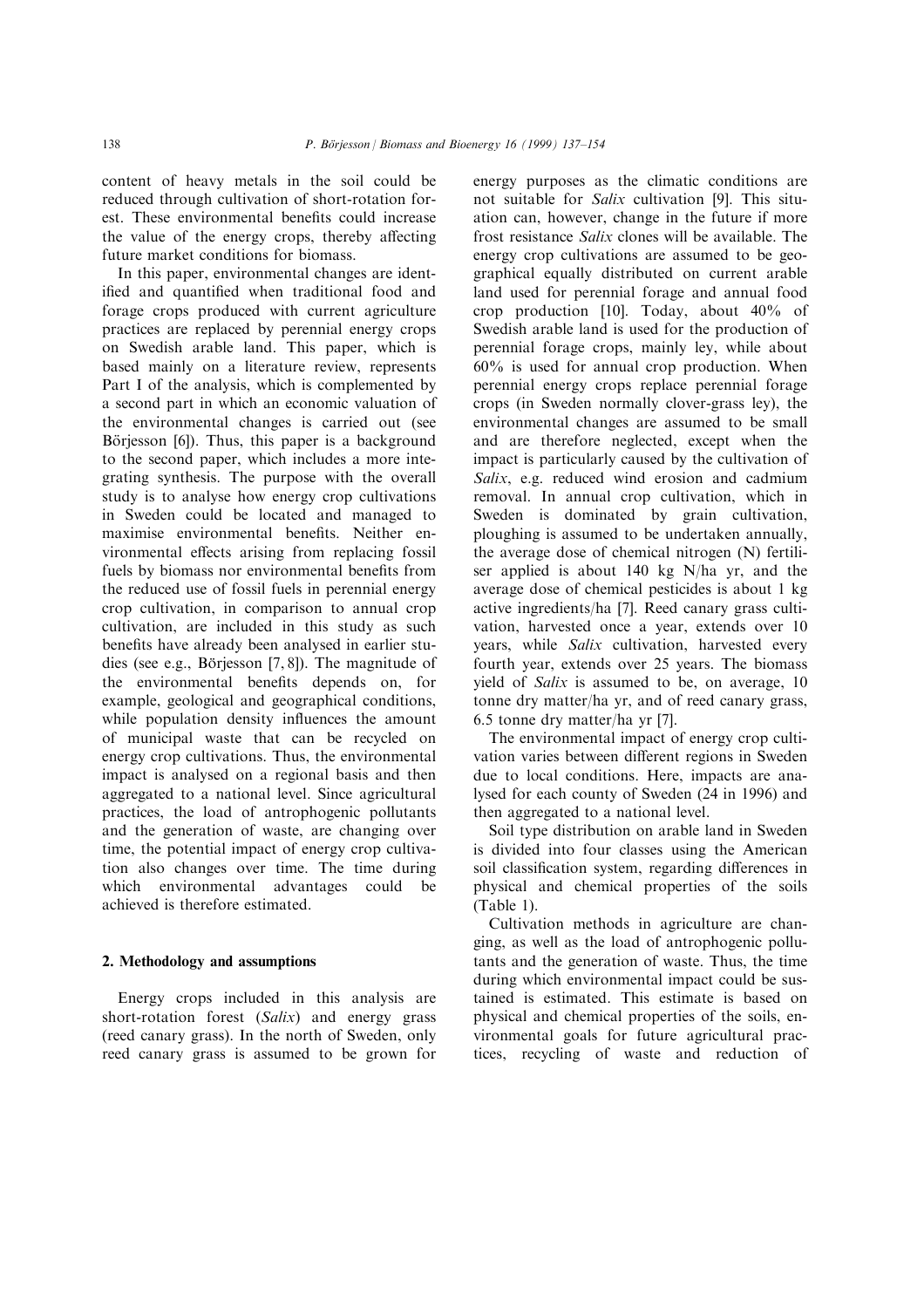| Table 1                                                         |  |
|-----------------------------------------------------------------|--|
| Soil type distribution $(\% )$ on arable land in Sweden [11–13] |  |

| Mineral soils    |                 |                |                   |
|------------------|-----------------|----------------|-------------------|
| Clayey<br>soils* | Loamy<br>soils† | Sandy<br>soils | Organic<br>soils‡ |
| 55               | 19              | 17             |                   |

\* Including sandy clay loam, silty clay loam, and clay loam. \$Dominated by silt. %More than 20% organic matter

antrophogenic emissions, and prognoses of the possibility of attaining these goals.

The term "environmental change" or "changed" environmental impact'' is used here in a broad sense, as effects on soil, water, air, flora and fauna, and the recirculation and purifying of municipal waste, are included. Environmental changes when perennial energy crops replace annual crops identified in this paper have been divided into six categories: (1) greenhouse gases, (2) nutrient leaching, (3) heavy metals, (4) soil fertility and erosion, (5) municipal waste treatment, and (6) biodiversity.

The aesthetic impact of short-rotation forest on the landscape has not been considered here. Depending on the nature of the surrounding landscape, and the design of the cultivations, Salix cultivation is assumed to have the possibility of causing both positive and negative effects on the landscape [14]. Neither is the impact of Salix on tile drainage considered, which could lead to expenses. There is a great risk of damage to the tile drainage when Salix is cultivated, due to the deep Salix roots [15]. This risk has not been considered, as about two thirds of the total Swedish arable land lacks tile drainage  $[10]$ . Salix may also be grown in fields with old tile drainage, which has mainly served its function. Salix cultivations are assumed to extend over 25 years, which is about the same period of time as the technical life-time of a tile drainage system. If energy crops are to be cultivated in fields with new tile drainage systems, energy grass should be grown in preference to Salix.

Environmental benefits from the reduced use of chemical pesticides in perennial energy crop cultivation, in comparison to annual crop cultivation, is restricted to be included only in the category "biodiversity". No analysis of the reduced risk of, for example, ground water pollution has here been carried out due to lack of data.

# 3. Identification and quantification of environmental effects

# 3.1. Greenhouse gases

Greenhouse gas emissions from arable land can be reduced in three different ways when annual crops are replaced by perennial energy crops, through (i) accumulation of soil carbon (C) in mineral soils, (ii) reduced carbon dioxide  $(CO<sub>2</sub>)$  emissions from organic soils, and (iii) reduced nitrous oxide  $(N_2O)$  emission caused by the use of fertilisers. Changes in the emissions of other greenhouse gases are estimated to be small and are therefore neglected.

# 3.1.1. Accumulation of soil carbon in mineral soils

The rate of change in soil carbon depends on the rate at which organic matter is added to the soil and the rate at which erosion and biological oxidation remove the organic matter from the soil [16]. The two latter mechanisms are substantially reduced if soil tillage is reduced or eliminated, which is the case when annual crops are replaced by perennial energy crops. Also, the input of organic matter from litter and roots to the soil is high in energy crop production. In an established Salix cultivation,  $4.5-10$  tonne dry matter/ha is recirculated yearly, of which about two thirds are litter and one third is roots [17]. Only a minor part, however, is converted into stable humus containing, on average, about 60% C, as most of the organic residues are decomposed within period of a few weeks up to a year [16].

Results from Swedish [17] and German [18] field trials shows that a vertical gradient of soil carbon is developed after a few years of Salix cultivation, with a higher carbon content in the top soil. No significant changes in the total content of soil carbon have yet been recorded, as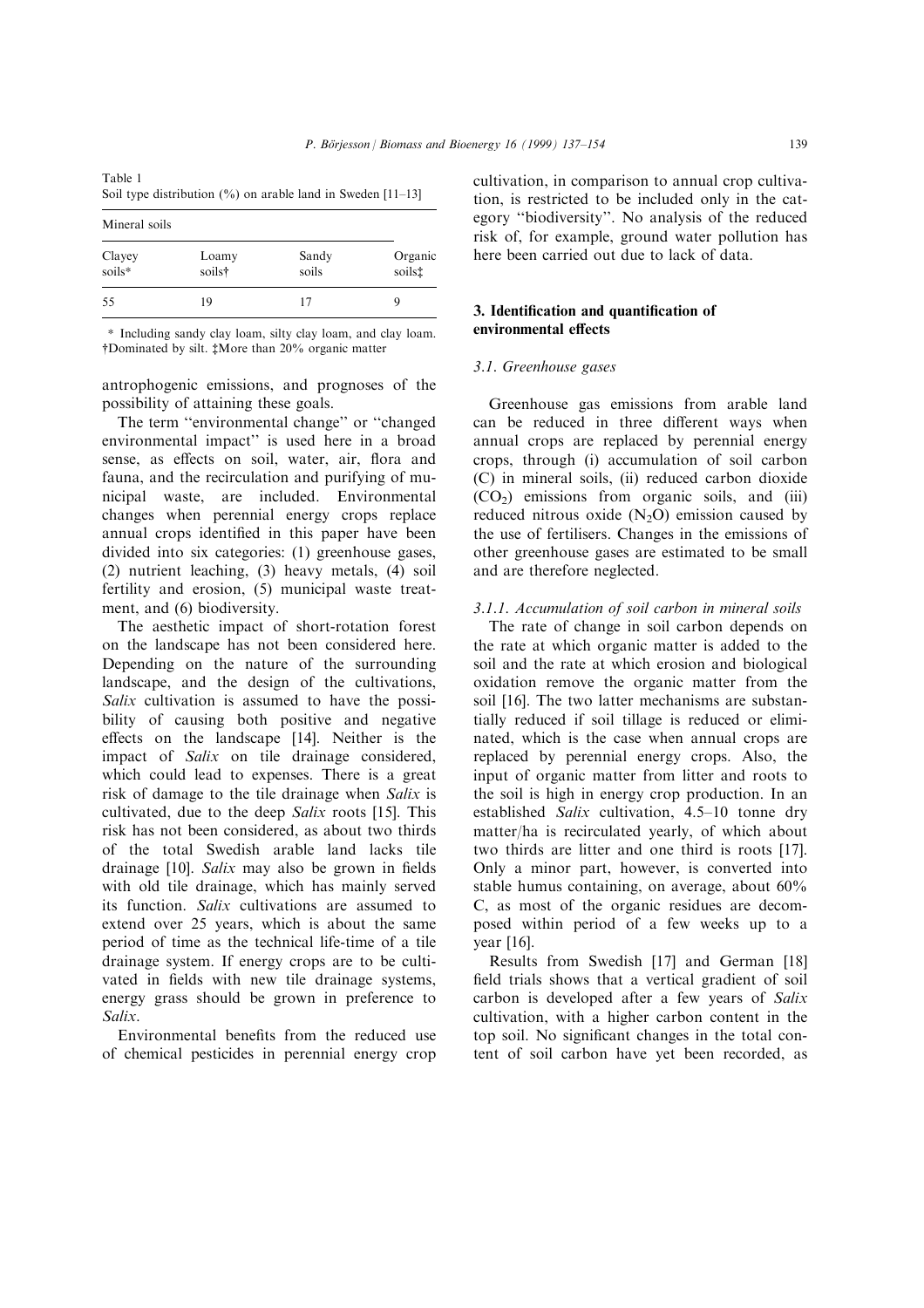these changes take place over a long period of time  $[16]$ . Long-term field trials with ley grass in Sweden, which could be comparable to Salix regarding changes in soil carbon [17], show an increased level of humus equivalent to  $30-40$ tonne C/ha, compared with food crops after 30 years [19]. To some extent, this difference could be explained by changes in cultivation practices, as the depth of ploughing is probably greater now than in the 1960 s, causing a higher dilution of soil carbon in food crop cultivation with frequent ploughing. Therefore, a change from annual to perennial crop production is estimated to lead to a somewhat lower increase in soil carbon content than the results of field trials presented above indicate.

An annual carbon accumulation in mineral soils of 0.5 tonne C/ha is assumed here, over a period of about 50 years. After that, the humus level is estimated to reach a new, higher, steady state of about  $1-1.5$  percentage points higher than today. This estimate is, however, uncertain and must be verified by long-term field trials. Changes in soil carbon storage also vary for different soils and locations due, for example, to soil texture, drainage, base status and climatic parameters [4]. The proportion of the total Swedish arable land where energy crop cultivation could increase the soil carbon level is estimated to be 55%. This is equivalent to the area covered by mineral soils (which amounts to about 90% of the total arable land, see Table 1) on which annual crops are cultivated today. At present, about 60% of Swedish arable land is used for annual crop production [10]. On the remaining 40%, where perennial forage crops are cultivated, no increase in the soil carbon level is assumed to occur.

As a comparison, Ranney and Mann [20] estimate that short-rotation plantations in North America increase the soil carbon inventories (excluding litter and roots) by about 10 tonne/ha over 20-50 years.

#### 3.1.2. Reduced  $CO<sub>2</sub>$  emission from organic soils

When organic soils are cultivated, soil carbon is released by oxidation leading to a subsidence in ground level. In an initial phase when an or-

ganic soil is drained, a lowering of ground level is also caused by compression and shrinking [21]. The carbon loss is higher in annual crop cultivation than in perennial crop cultivation due to more frequent soil tillage. Results from Swedish investigations [21] show the subsidence rates are greatest when the crops are potatoes and carrots,  $2-3$  cm/yr, followed by grain  $1-2$ , ley 1, and permanent pasture 0.5 cm/yr. Based on these results, a change from cultivation of annual crops to perennial energy crops is estimated to reduce the subsidence rate from, on average, 2 to 1 cm/yr. This is equivalent to about 7 tonne C/ha yr, as the density and carbon content of cultivated organic soils in Sweden are about 200  $kg/m<sup>3</sup>$  and 35%, respectively [22]. This theoretical calculation has, however, not been verified by field trials [23]. Salix thrives best on organic soils consisting of fen peat (*Carex*). If the organic soil is composed of bog peat (Sphágnum), however, Salix is not a suitable crop due to the low pH of the soil. Thus, bog peat soil is more suitable for the cultivation of reed canary grass.

The reduced  $CO<sub>2</sub>$  emission from organic soils when cultivating energy crops is assumed to last, on average, 80 years after which the peat layer will have been dissipated by biological oxidation. A rough estimate is that the thickness of the peat layer, which can vary greatly both within a field and between different fields  $[21, 24]$ , varies from a few decimetres up to two metres in Swedish organic soils, with an average of about 80 cm [22]. The proportion of arable land where energy crop cultivation could decrease the  $CO<sub>2</sub>$  emission by about 7 tonne C/ha yr, is estimated to be 5%. This is equivalent to the area covered by organic soils (which amounts to about 9% of the total arable land, see Table 1) on which annual crops are cultivated today.

# 3.1.3. Reduced  $N_2O$  emission from mineral soils

Nitrous oxide emission from arable soils is induced by the use of fertilisers. Loss of fertiliser nitrogen (N) as  $N_2O$  varies from almost zero up to  $2\%$ , due to differences between soils, fertiliser type, climate and land management practices [25, 26]. Since energy crops have a lower nitrogen demand than food crops, on average,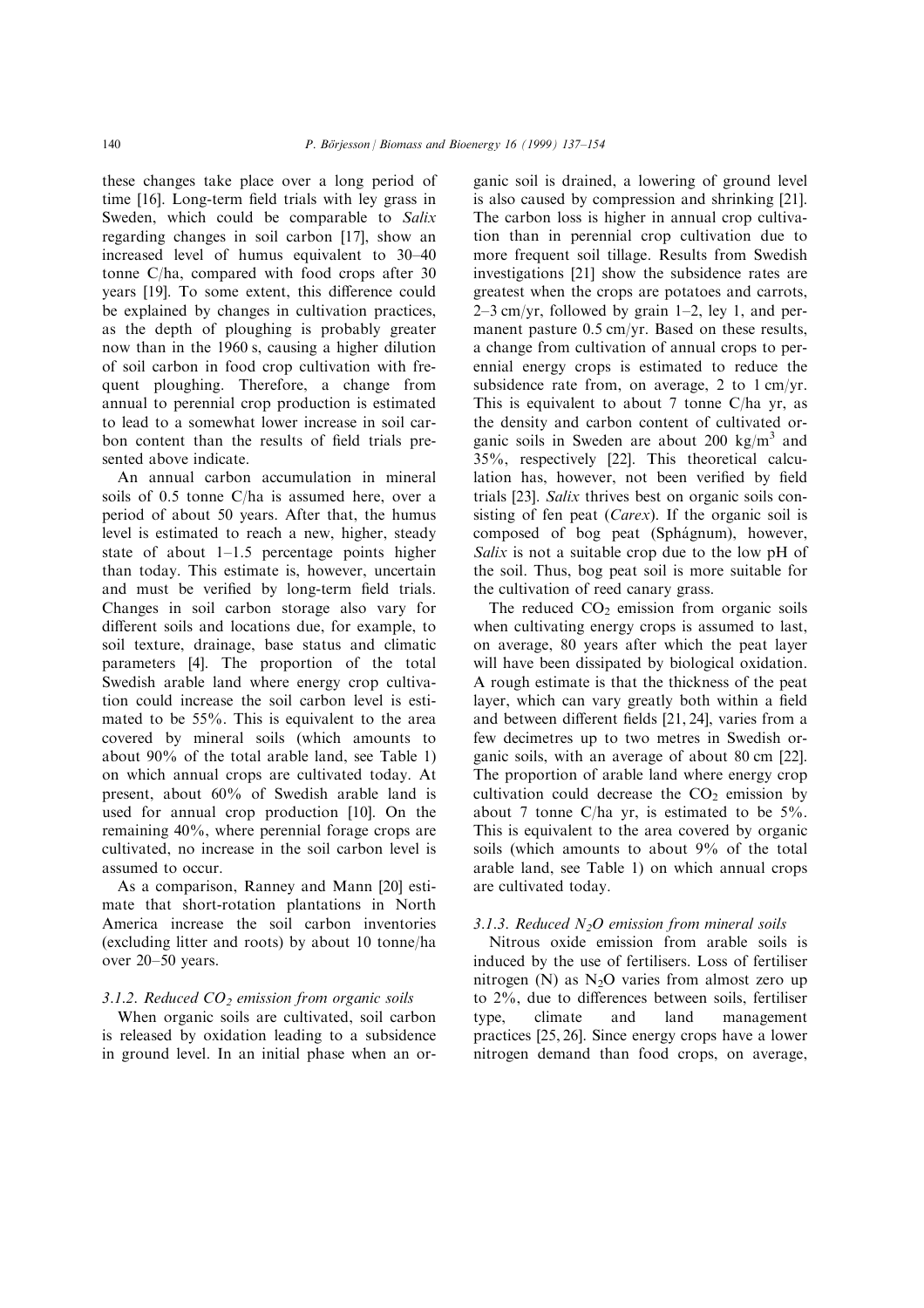about 50 kg N/ha yr [7], a change in land use from food to energy production is assumed to reduce the emission of  $N_2O$ . Regression analyses by Bouwman [27] show a statistically weak correlation between  $N<sub>2</sub>O$  emission and input of nitrogen fertiliser. A rough estimate from this correlation is, however, that growing perennial energy crops instead of annual crops on mineral soils will reduce  $N_2O$  emission by, on average, 0.3 kg  $N_2O-N/ha$  yr. A similar estimate has been made by the National Swedish Environmental Protection Board [28]. This reduction is equivalent to about 40 kg C relative to the Global Warming Potential (GWP) of  $CO<sub>2</sub>$  over 100 years [29].

Apart from lower input of nitrogen fertilisers, the risk of  $N_2O$  losses in perennial energy crop plantations is assumed to be reduced due to the low availability of mineral nitrogen in the soil, as energy crops have a longer growing season and a more extensive root system than annual crops  $[28]$ . On the other hand, N<sub>2</sub>O losses could be stimulated by the nitrogen-rich litter produced in Salix plantations and if the tile drainage were to be damaged by roots, leading to wet soils [17, 18].

The proportion of the arable land on which energy crop cultivations could decrease the  $N_2O$ emission is estimated to be 55%, which is equivalent to the mineral soils on which annual crops are cultivated today. Changes in  $N_2O$  emission from organic soils are not considered here as the input of nitrogen fertiliser is assumed to have a smaller impact on the  $N<sub>2</sub>O$  emission from these soils, than from mineral soils. The content of organic nitrogen, for example, is much higher in organic soils than in mineral soils, and thus the rate of nitrogen release in organic soils may have a greater impact on the  $N_2O$  emission.

# 3.2. Nutrient leaching

When perennial energy crops replace annual crops, the nutrient leaching is reduced. Nutrient leaching from annual crop cultivation could also be reduced by using energy crop cultivations as buffer strips along open streams.

#### 3.2.1. Reduced nutrient leaching in general

Growing perennial energy crops instead of annual food crops reduces the risk of water pollution through leaching and runoff, due to reduced input of fertiliser, longer growing season, soil cover all year round, and a more extensive root system [30, 31]. Nitrogen (N) leaching from short-rotation forest and ley production, for example, is estimated to be  $30-50\%$  and  $75\%$ lower, respectively, than from grain production  $[18, 32, 33]$ . This benefit will be greatest on coarse-textured sandy soils, as the nitrogen leakage from these soils is, on average, twice as high as from fine-textured clayey soils [33]. The average nitrogen leaching from arable land varies between 13 and 48 kg N/ha yr in southern and central Sweden, where the highest losses are for south-west Sweden [34].

It is assumed here that nitrogen leaching is reduced by, on average, 50% when perennial energy crops are used to replace annual crops, which is equivalent to about 10 kg N/ha yr [34]. This reduction can be achieved on about 60% of Swedish arable land (including both mineral and organic soils), on which annual crops are cultivated today.

# $3.2.2$ . Reduced nutrient leaching through buffer strips

Perennial energy crops could also be established between open streams and food crop cultivations as vegetation filters decreasing leaching and runoff  $[20, 35]$ . The efficiency of nutrient retention in these buffer strips depends on water flow pathways controlling the transport of nutrients through the landscape, and the composition and width of the riparian zones. Nitrogen retention by biological transformation, e.g., vegetation uptake and denitrification by micro-organisms, is increased by longer water transit times and is mainly confined to the upper soil stratum, thus affecting surface water and shallow groundwater [36].

If the field is tile drained, nitrogen retention in buffer strips will be significantly reduced since  $80-90\%$  of the nitrogen is transported in subsurface flows as dissolved nitrate  $(NO<sub>3</sub>)$  [35]. The phosphorus (P) retention, on the other hand, is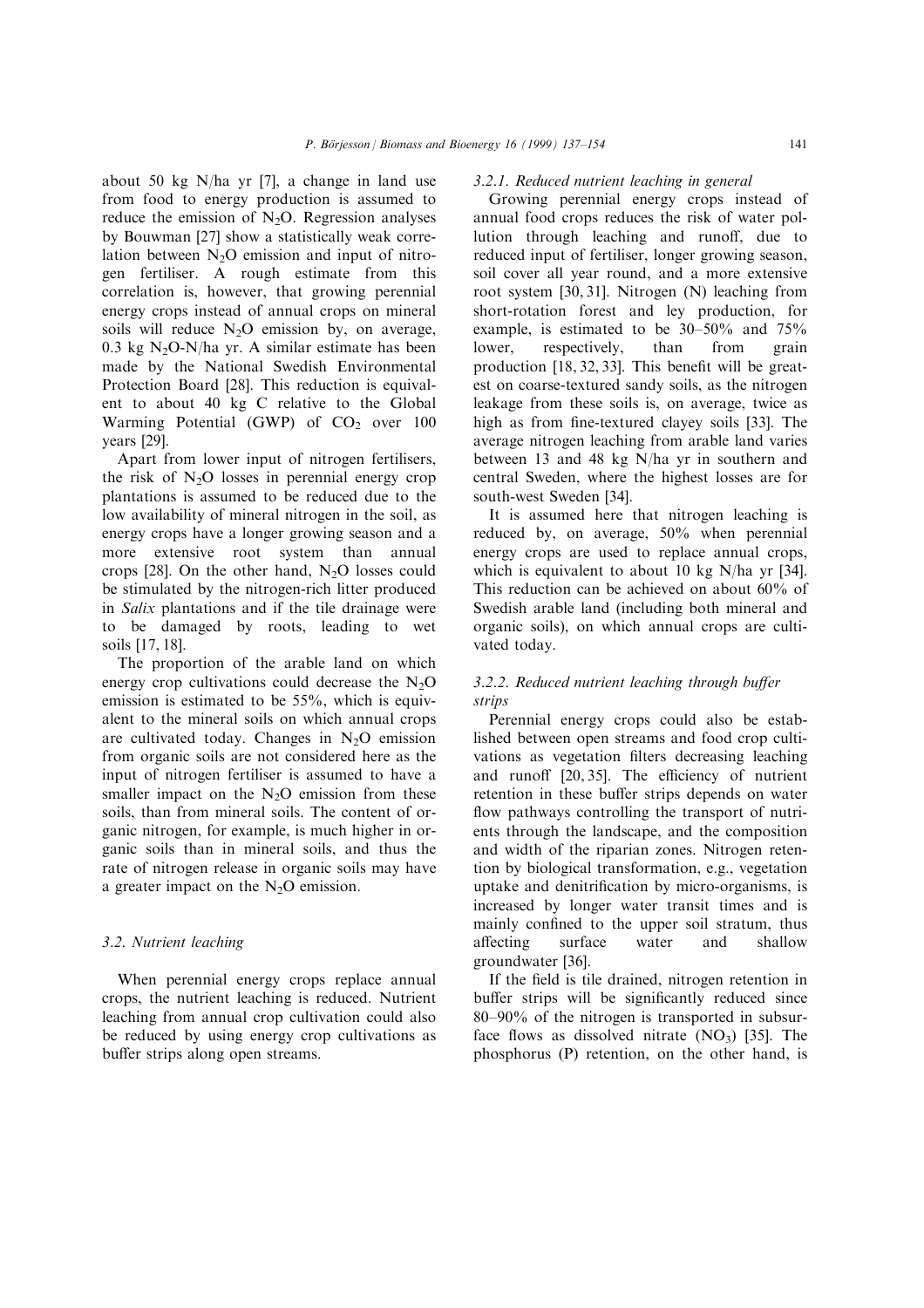only affected to a small extent by tile drainage, as phosphorus transport mainly takes place as surface runoff, as more than  $70\%$  of the phosphorus is normally particle bound. Thus, the benefits of reduced phosphorus losses will be greatest on easily eroded soils, such as clayey and silty soils [37]. An increase in width of riparian zones up to 25 m will increase retention, where often more than 70% of the total content of nitrogen and phosphorus is removed from the water flow  $[35]$ . A prerequisite for a continuous high retention is, however, that the biomass is harvested regularly leading to an output of nutrients from the buffer strips, thus avoiding nutrient saturation.

It is assumed here that buffer strips, with a width of 50 m, consisting of energy crops, are established between annual crop cultivations and open streams. Half of the width (25 m) is harvested at a time, leading to a continuous high uptake of nutrients. The buffer strips consist mainly of *Salix*, but with a narrow zone of energy grass closest to the stream, for practical reasons. The nitrogen retention, which is assumed to be 2/3 by root uptake and 1/3 denitrification, is estimated to be, on average,  $70 \text{ kg}$ N/ha yr, when the nitrogen leaching from upstream cultivations of annual crops exceeds 15 kg N/ha yr [38]. There is only a small variation in the nitrogen retention in absolute terms, as a lower load of nutrient on the vegetation zone leads to higher relative retention, and vice versa. The phosphorus retention in buffer strips is estimated to be, on average, 1.5 kg P/ha yr [38]. The average loss of phosphorus from Swedish arable land is about 0.3 kg P/ha yr [39].

The occurrence of open streams in the farmland affects the possibility of establishing riparian buffer strips. Results from an investigation in southern Sweden show that the occurrence of open streams is about 6 m/ha, and the occurrence of streams in culverts about 7 m/ha [40]. Since there are no data for the rest of Sweden, an average value has been assumed in this paper. The occurrence of open streams in Swedish farmland has been estimated to be, on average, 8 m/ha. This is 30% higher than in southern Sweden, since this region consist of intensively cultivated

clay soils with a high degree of tile drainage [10]. This assumption must be investigated further.

The theoretical maximum area of buffer strips (with a width of 50 m) for nitrogen retention, based on an occurrence of open streams of 8 m/ ha in Swedish farmland, is equivalent to 2.6% of the current arable land. Arable land with tile drainage, ley production, and nitrogen leaching less than 15 kg N/ha yr, is excluded. Nitrogen leaching from  $10-15%$  of current arable land could be treated in these buffer strips. The theoretical area of buffer strips for phosphorus retention on clayey and silty soils where annual crops are cultivated is equivalent to 3.7% of current arable land. Phosphorus leaching from  $15-20\%$ of Swedish arable land could be treated here. However, considering the practical application of perennial energy crop cultivations as riparian buffer strips, the potential area would probably be lower due to different obstacles not identified here.

The period of time during which energy crop cultivations will significantly reduce nutrient leaching is estimated to 25 years or more. Current measures in agriculture aiming to reduce nutrient leaching are not sufficient of attaining stated environmental goals [41]. Also, a structural change towards a more even geographic distribution of crop production and animal production takes time. According the National Swedish Environmental Protection Board [41], uneven geographic distribution of crop production and animal production is a major reason for the problems associated with nutrient leaching and eutrophication.

# 3.3. Heavy metals

The annual accumulation of cadmium (Cd) in Swedish arable soils is equivalent to  $0.20-0.25\%$ of the total content of cadmium in the soil, which has increased by around 33% during this century [42]. One result of this cadmium accumulation is that in southern Sweden, the cadmium content in grain harvested on intensively cultivated farmland sometimes exceeds the limit of 0.1  $\mu$ g Cd/kg grain, proposed by WHO/FAO [43]. However, *Salix* plantations could be used to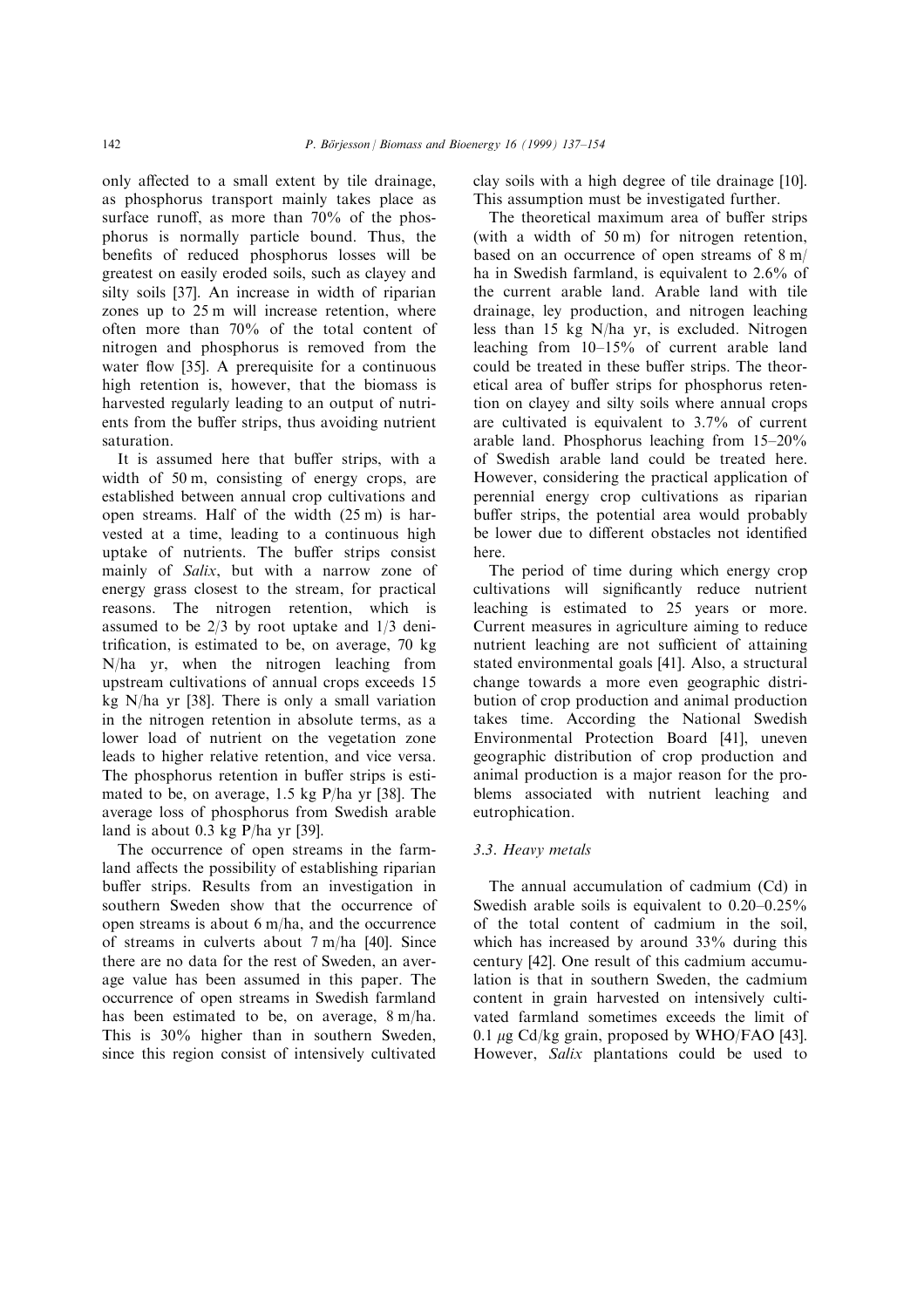lower the content of heavy metals in arable land, as the uptake of heavy metals in Salix shoots is normally much higher than in other crops. The uptake of cadmium in Salix shoots, for example, is 35 to 70 times higher than in energy grass and straw [44]. The cadmium could then be removed from the ash through flue gas cleaning when the Salix is combusted [45]. There are, however, significant differences in the efficiency of cadmium uptake between different Salix species and clones [46±48].

It is mainly the fraction of cadmium in the soil available to the plant that is reduced by Salix [49, 50]. The plant-available fraction of cadmium in the topsoil normally amounts to  $30-$ 40% of the total cadmium content, depending on the pH and contents of clay and organic matter in the soil. The total content of cadmium in the topsoil of Swedish arable land has been estimated to be, on average, 600 g/ha [43]. The content of cadmium in Salix shoots varies between 0.4 and 3.9 mg/kg dry matter [49]. An average cadmium content of 2.0 mg/kg dry matter is equivalent to an uptake of about 20 g Cd/ha yr, when the annual increment in biomass is 10 tonne dry matter/ha yr. The annual uptake of cadmium will, however, decrease over time, as the fraction of plant-available cadmium in the soil is reduced. To some extent, cadmium might also be redistributed from the subsoil to the topsoil through deep Salix roots and litter fall, thus reducing the net output of cadmium from the top soil [49]. It is estimated that the highest output of cadmium from the topsoil through Salix cultivation could be achieved on soils with a high content of cadmium in the topsoil due to antrophogenic deposition, and with a low, natural, content in the subsoil [51].

It is here assumed that the annual net output of cadmium from the topsoil through Salix cultivation is equivalent to, on average, 1% of the current total content of cadmium. This output of about 6 g Cd/ha yr will exceed the yearly input of cadmium by 4 to 5 times. The period of time during which  $Salix$  plantations could significantly reduce the content of cadmium in the soil is estimated to be about 35 years, after which the plant-available fraction is assumed to be considerably reduced. The atmospheric deposition of cadmium, as well as the load from phosphorus fertilisers and sewage sludge, is assumed to be reduced in the future due to national environmental programmes in accordance with international agreements [52, 53].

# 3.4. Soil fertility and erosion

Current agriculture practices employing intensive soil tillage and a high proportion of annual crops, has resulted in loss of soil humus and decreased soil fertility [27]. Also, the impact on the Swedish agricultural landscape has been considerable, as both the number of fields as well as the occurrence of permanent vegetation zones have been drastically reduced since the 1930 s [54]. These changes have resulted in increased wind and water erosion [55, 56]. An increased proportion of perennial energy crop cultivations in the agricultural landscape may increase soil fertility and reduce soil erosion.

#### 3.4.1. Increased soil fertility

An increased humus level in mineral soils by 0.5–1 percentage points after about 25 years of energy crop cultivation (see Section 3.1.1.), is estimated to increase food crop harvest by on average 5% [57]. This is valid for soils with a humus content of less than about 6%, as physical and chemical properties of the soil are improved up to this humus level [33]. Increased yields through higher levels of humus in mineral soils could then theoretically be achieved on about 47% of current Swedish arable land, considering mineral soils with a humus level of less than  $6\%$ on which annual crops are cultivated [10, 11]. The period of time during which higher yields of annual crops would be achieved is estimated to be equal to the period of time during which perennial energy crops were cultivated, for example, 25 years considering Salix. After that period, the humus level may decrease or be maintained, depending on future agriculture practices.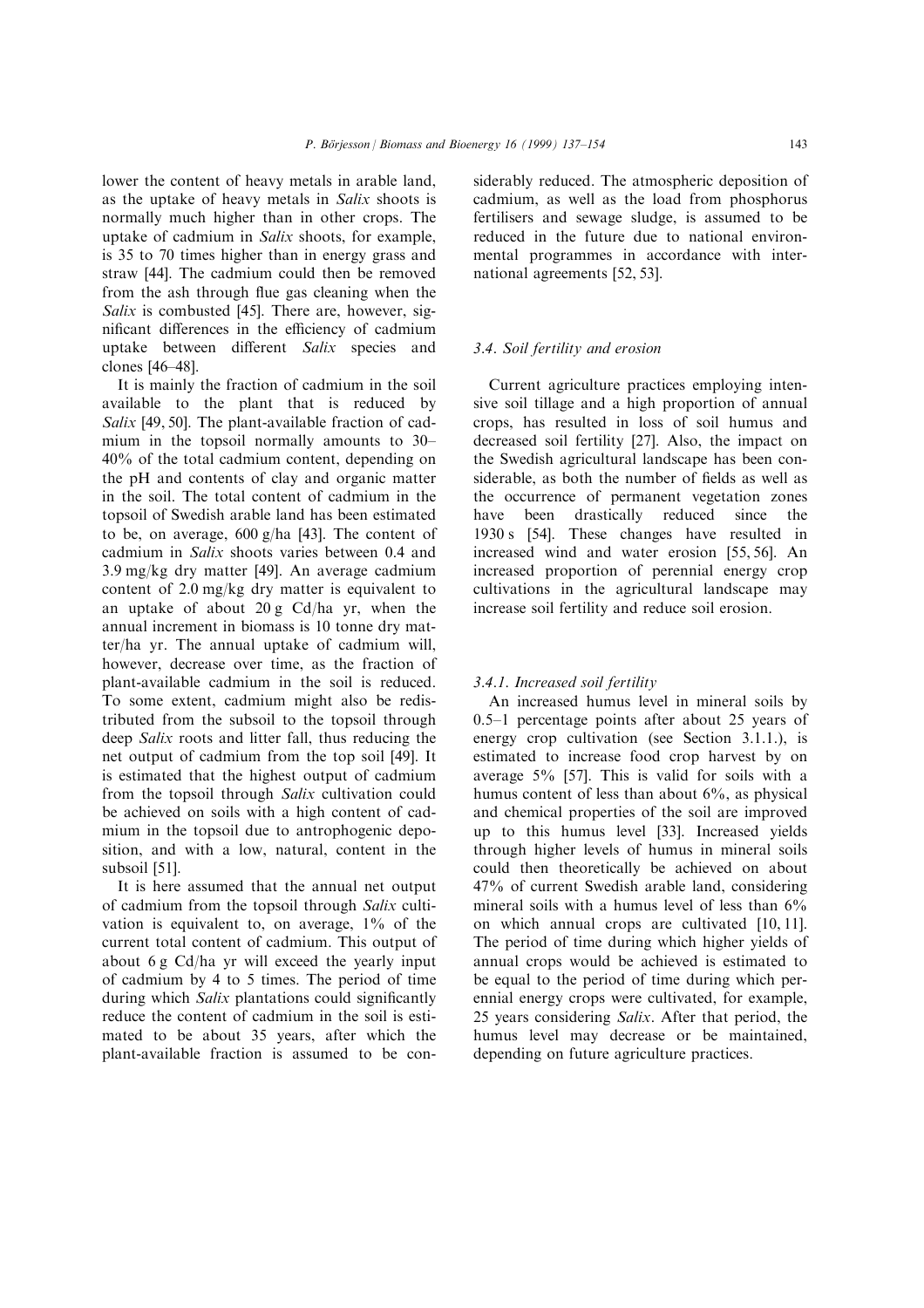# 3.5. Decreased wind erosion

By using Salix plantations as windbreaks in areas exposed to wind erosion, higher yields in surrounding food crop cultivations could be achieved [58]. Wind erosion reduces crop yields through both direct damage, e.g., plant blasting, covered plants, and uncovered roots and seeds, as well as indirect damage from loss of organic matter and fine soil particles leading to reduced soil fertility [59]. Results from Swedish and Danish long-term field trials in areas exposed to wind erosion show a reduction in wind speed of  $30-90\%$  in fields with shelter belts less than  $100 \text{ m}$  apart  $[60-62]$ . Compared with fields which have shelter belts 150–350 m apart, the loss of clay and silt particles was 200-300 times lower and the humus level was about one percentage point higher.

It is assumed here that shelter belts with a width of 50 m consisting of Salix are established 100 m apart on fields exposed to wind erosion. One half of the width, or 25 m, is harvested at a time leading to a continuous high sheltering effect. The height of  $Salix$  in mature stands is about 5 m. The yields from intermediate annual crop cultivation is estimated to increase by, on average, 10% [58, 63]. There are, however, some uncertainties in this estimate as the shelter effect depends on the width of the shelter belts. The results of the Swedish and Danish field trials referred to above assume the width of the shelter belts to be less than 25 m. Thus, the estimate made here must be verified by practical field trials. The arable land exposed to wind erosion in Sweden, mainly sandy soils in southern Sweden, is estimated to have increased by 15% since the 1950 s, and now amounts to 40,000 ha [58, 64]. Thus, the theoretical area of Salix shelter belts will be 13,000 ha, equivalent to 0.5% of the total area of arable land.

# 3.5.1. Decreased water erosion

Perennial energy crop cultivation could also be used as vegetation zones preventing rill erosion, particularly on fields with clayey and silty soils in hilly areas. The degree of soil cover must be high, above 70%, to prevent water erosion [37]. Results from field trials with short-rotation forest show that the degree of soil cover in matured stands may vary from  $5\%$  up to  $75\%$ , and in newly harvested stands from 37% up to 100% [18]. Therefore, rill erosion and run-o could occur in Salix plantations with low soil cover [38]. Pimentel and Krummel [65] estimate, however, that soil erosion in short-rotation forests and in energy grass cultivations is, on average, 7 and 70 times lower, respectively, than in wheat cultivations.

Up to 20% of Swedish arable land is exposed to rill erosion. On about 5%, rill erosion causes soil losses of about 500 kg/ha yr, which sometimes leads to permanent land degradation [37]. In this paper, serious rill erosion is assumed to be prevented on 5% of arable land consisting of clayey and silty soils, by vegetation zones of energy crops (preferably energy grass). The vegetation zones, with a width of 50 m, are located 200 m apart on slopes, hollows, and other critical areas. Based on these assumptions, the theoretical area of vegetation zones preventing rill erosion is equivalent to about 1% of current arable land. The erosion, on an area equal to 0.5% of the field size, is assumed to cause permanent land degradation on every third occasion. Direct crop damage is assumed to occur on every second occasion, as rill erosion often occurs during winter on bare soil.

#### 3.6. Municipal waste treatment

Energy crop cultivation is being tested in largescale trials in Sweden as vegetation filters for municipal waste water, for example, in the municipalities of Svalov and Bromolla [66]. Energy crop cultivations can also be utilised for the treatment of landfill leachate and sewage sludge. Interest in vegetation filters for municipal waste water treatment, as a complement to conventional treatment methods, has increased due to the problem of marine eutrophication  $[67]$ . Also, the cost efficiency of purification using vegetation filters is normally higher than for conventional treatment [68, 69]. Another benefit of waste water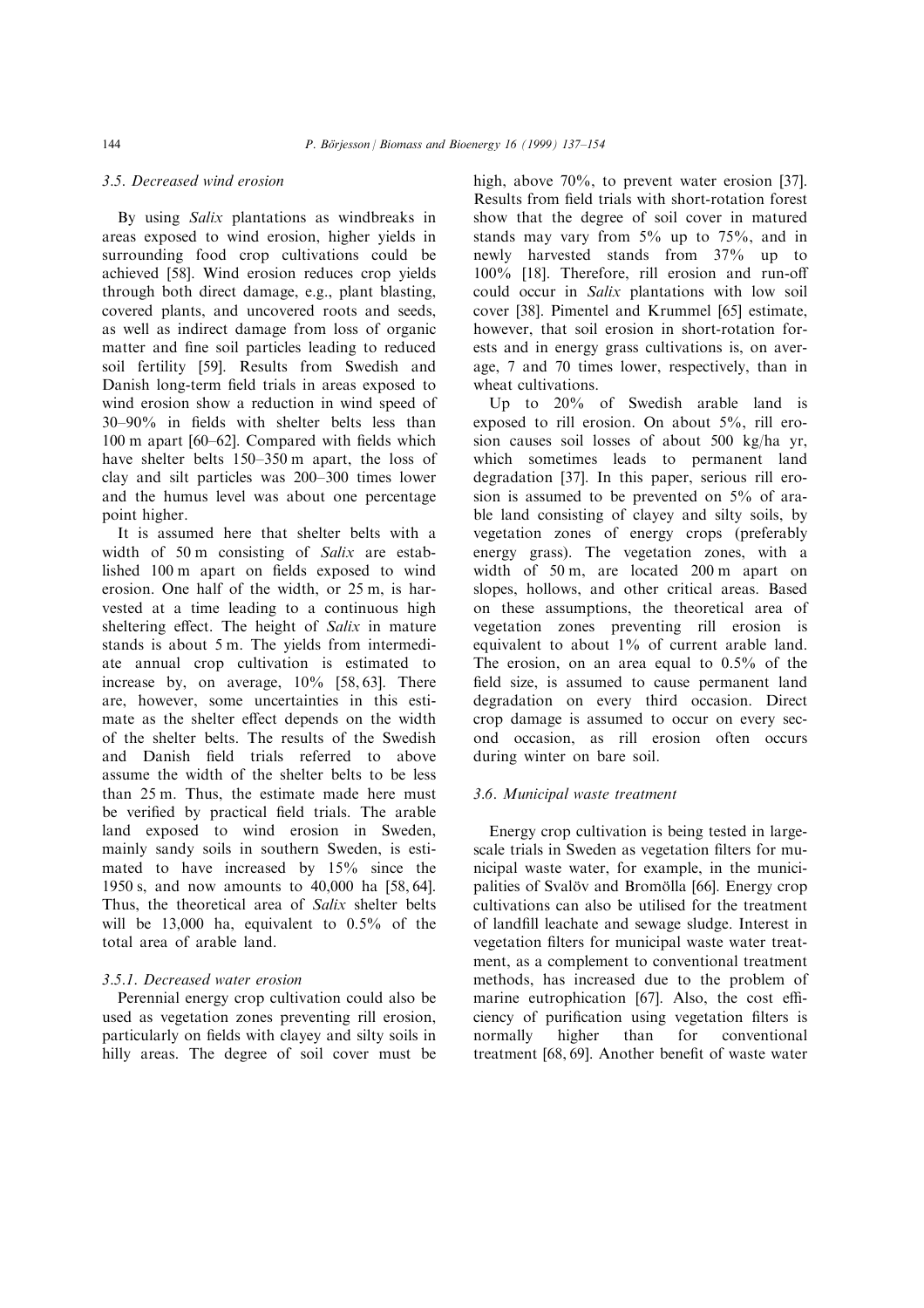treatment in vegetation filters is that the amount of sewage sludge will be reduced [68, 70].

#### 3.6.1. Waste water treatment

Around  $75-95\%$  of the nitrogen and phosphorus in the waste water could be removed in energy crop cultivations, when the waste water load is  $500-1000$  mm /ha yr  $[70-72]$ . An increase in waste water load to 2000-5000 mm/ha yr, will decrease the treatment efficiency to  $10-$ 55% [69, 73]. It has been estimated that a waste water load of about 600 mm/ha yr, containing 125 kg nitrogen, will not cause any long-term environmental problems such as nitrogen leaching [74]. This amount of waste water will supply, not only the demand for nitrogen and other macro-nutrients, but also the demand for water, which is often the limiting factor for growth. Nitrogen retention in vegetation filters is also, to some extent, caused by denitrification.

The nutrient content in municipal waste water matches the nutrient demand in energy crop cultivation quite well [71]. Waste water irrigation may increase the biomass yield by  $2-3$  times, compared with the case when no fertiliser is applied [75]. Compared with conventional fertilisation practices, the biomass yield is estimated to increase, on average, by 50% [76]. The nitrogen content in the waste water is reduced by  $15-20\%$ after a pre-treatment, which is needed for reducing the amount of solid particles. Thus, a waste water load of 600 mm/ha yr will supply around 100 kg nitrogen after a pre-treatment.

The combination of waste water treatment in vegetation filters during the summer months, and conventional phosphorus treatment during the winter months, has the highest cost efficiency, as the cost of storage ponds during the non-growing season is avoided [68]. Enhanced nitrogen removal will then occur only during the summer months, but it is during this season that the aquatic ecosystem is most vulnerable to eutrophication. With this combination of treatment systems, waste water from about 60 inhabitants may be treated on one hectare of energy crop cultivation. The amount of nitrogen in municipal waste water is, on average, equivalent to about 4 kg N/ person yr [67].

The risk of accumulation of salts, heavy metals and other components in the soil from waste water irrigation is estimated to be small. The reasons for this are that the content of these components is normally low in municipal waste water, that precipitation in Sweden is much higher than evapotranspiration and that waste water irrigation is assumed to occur only during the summer period. In drier climates, however, there might be a risk of an accumulation of toxius, for example, salts from waste water irrigation.

The cost of waste water treatment in vegetation filters will increase with increasing size of the village or town, as longer pipes from the populated area to the vegetation filters will be needed. A rough estimation is that municipal waste water from about 70% of the Swedish population may be treated in vegetation filters at a lower cost than if only conventional treatment methods are used [6]. The area of energy crop cultivation required for waste water treatment will then be about 100,000 ha, which is equivalent to 3.6% of the total arable land [77]. The period of time during which vegetation filters will be useful as a complement to conventional treatment plants is assumed to be at least 25 years. This assumption is based on an estimate by the National Swedish Environmental Protection Board [67], bearing in mind that new treatment techniques which significantly reduce the amount of waste water, e.g., urine separation, composting/digestion of faeces, or reuse of grey water, will not be extensively implemented within the near future. This is mainly due to the low turnover of buildings, and technical difficulties in changing the sewage system in existing buildings.

# 3.6.2. Landfill leachate treatment

About 10 of the current 300 sanitary landfills in Sweden employ vegetation filters of Salix or grass for landfill leachate treatment [78]. Using on-site biological purification systems, instead of transporting the leachate to a conventional treatment plant, reduces the risk of contamination of the sewage sludge and leads to an increased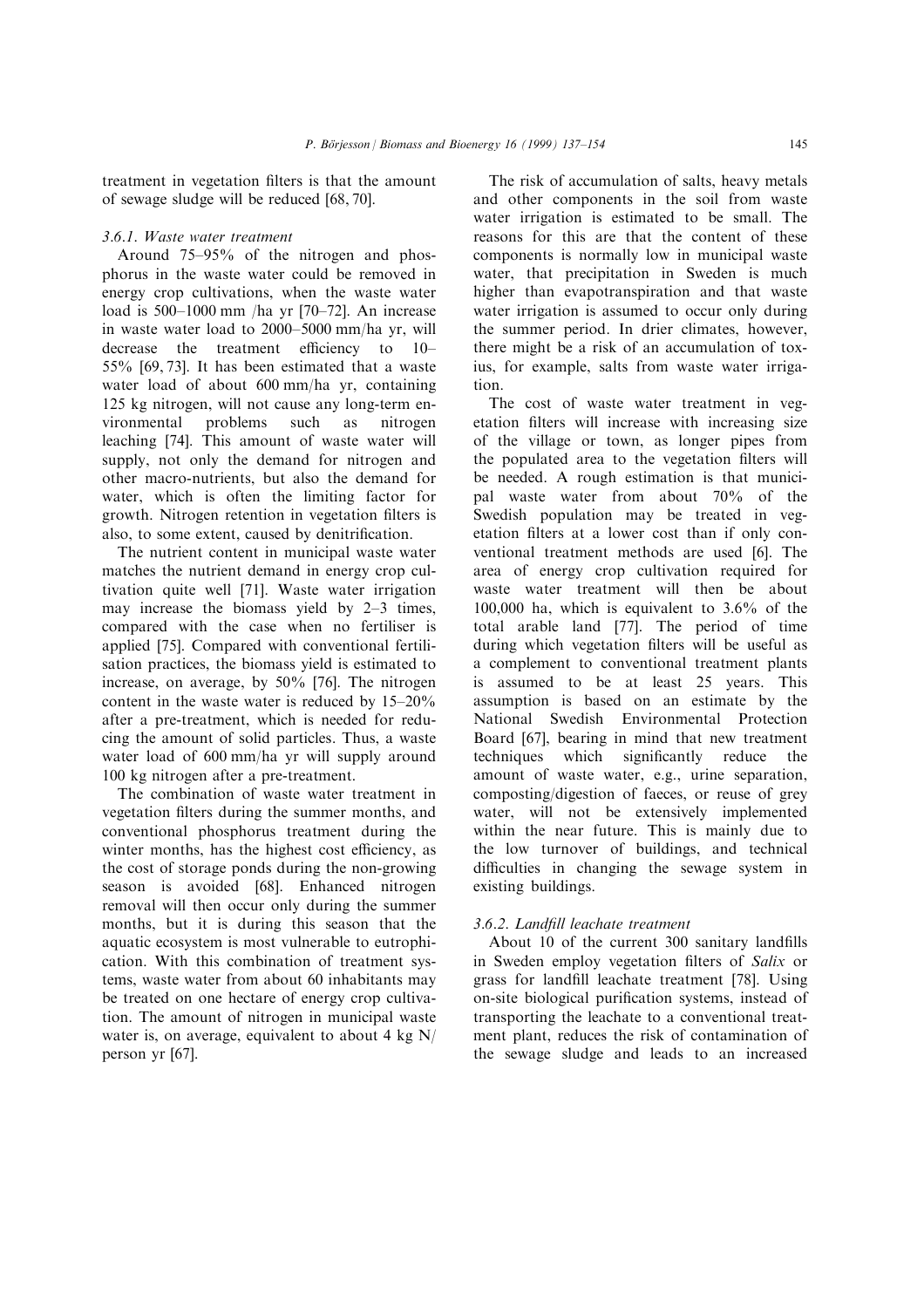possibility of recirculating the sludge on arable land [78]. Energy crops, such as Salix and reed canary grass, have high evapotranspiration which will reduce the amount of leachate. The amount of nitrogen in the leachate, which is normally the most problematic parameter from a pollution point of view concerning old landfills, can be reduced by  $90\%$  in vegetation filters [79, 80]. If the leachate contains high levels of heavy metals, these could also be reduced by using Salix (see Section 3.3.). The content of heavy metals in the leachate from Swedish landfills is, however, normally low [78]. There might be a risk of longterm salt accumulation in the soil as the content of, for example, chloride is normally much higher in landfill leachate than in municipal waste water. This risk has, however, not yet been analysed in field trials.

The average size of a vegetation filter for leachate treatment is about 3 hectares per landfill. The nitrogen content in leachate is, on average, about  $150 \text{ g}$  N/l [78]. Landfill leachate produced during the winter is stored in ponds. The theoretical area of energy crop cultivations as purification systems for landfill leachate will then be around 1000 ha, which is equivalent to about 0.04% of current arable land. If old sanitary landfills are also included, the amount of land required for vegetation filters will increase. The period of time during which vegetation filters will be needed for leachate treatment is as long as the anaerobic decomposition phase continues, or up to 100 years [78].

#### 3.6.3. Recirculation of sewage sludge

The use of municipal sewage sludge as fertiliser in agriculture is a well established principle in Sweden. However, only about 35% of the sewage sludge produced is recycled, mainly on agriculture land, while 65% is deposited on landfills due to uncertainties in the amounts of heavy metals and toxic organic compounds in the sludge [81]. According to the National Swedish Environmental Protection Board [82], this sludge may be used in other cultivations than food crop cultivation, e.g., energy crop production, until the sludge quality is established.

Several studies have shown that using sewage sludge as nitrogen fertiliser in Salix cultivations leads to the same biomass yield as when commercial fertilisers are used, that the nutrient and metal leaching is insignificant, and that the content of heavy metals in the soil is almost unaffected  $[83-87]$ . Application of sewage sludge would also increase the humus level in the soil. Extremely high application levels (around 20 tonne dry matter/ha yr) could, however, cause nitrogen leaching and an increased content of cadmium in the soil [87].

The composition of nutrients in sewage sludge is, in contrast to municipal waste water, quite different from the plant demand, with an excess of phosphorus compared with nitrogen [71]. Thus, to ensure the optimum use of the nutrients in the sludge, complementary nitrogen fertilisation is required [74]. The maximum allowed application ratio of sewage sludge in Sweden is 5 tonne dry matter/ha every fifth year [82]. This application will fully supply the demand for phosphorus in energy crop production, and  $20-30\%$ of the demand for nitrogen [7, 87]. Sewage sludge could be applied to Salix cultivations after planting, or harvesting, using manure spreaders [88]. The theoretical area of energy crop cultivation that could be fertilised with municipal sewage sludge now being deposited at landfills is about 130,000 ha, or 4.8% of current arable land. The period of time during which a significant amount of sewage sludge may be used as fertiliser in energy crop cultivation, is here estimated to be 25 years or more. After that, the quality of the sewage sludge may have been improved through national environmental programmes, and thus be available for recycling in food production [67].

#### 3.7. Biodiversity

Replacing annual crops by perennial energy crops will affect the biodiversity on a genetic, species, and habitat level. The diversity and occurrence of soil micro-organisms and soil fauna, especially decomposers such as earthworms, wood lice, harvest men, and carbides, is, in general, higher in energy forest and grass cultivations than in annual food crop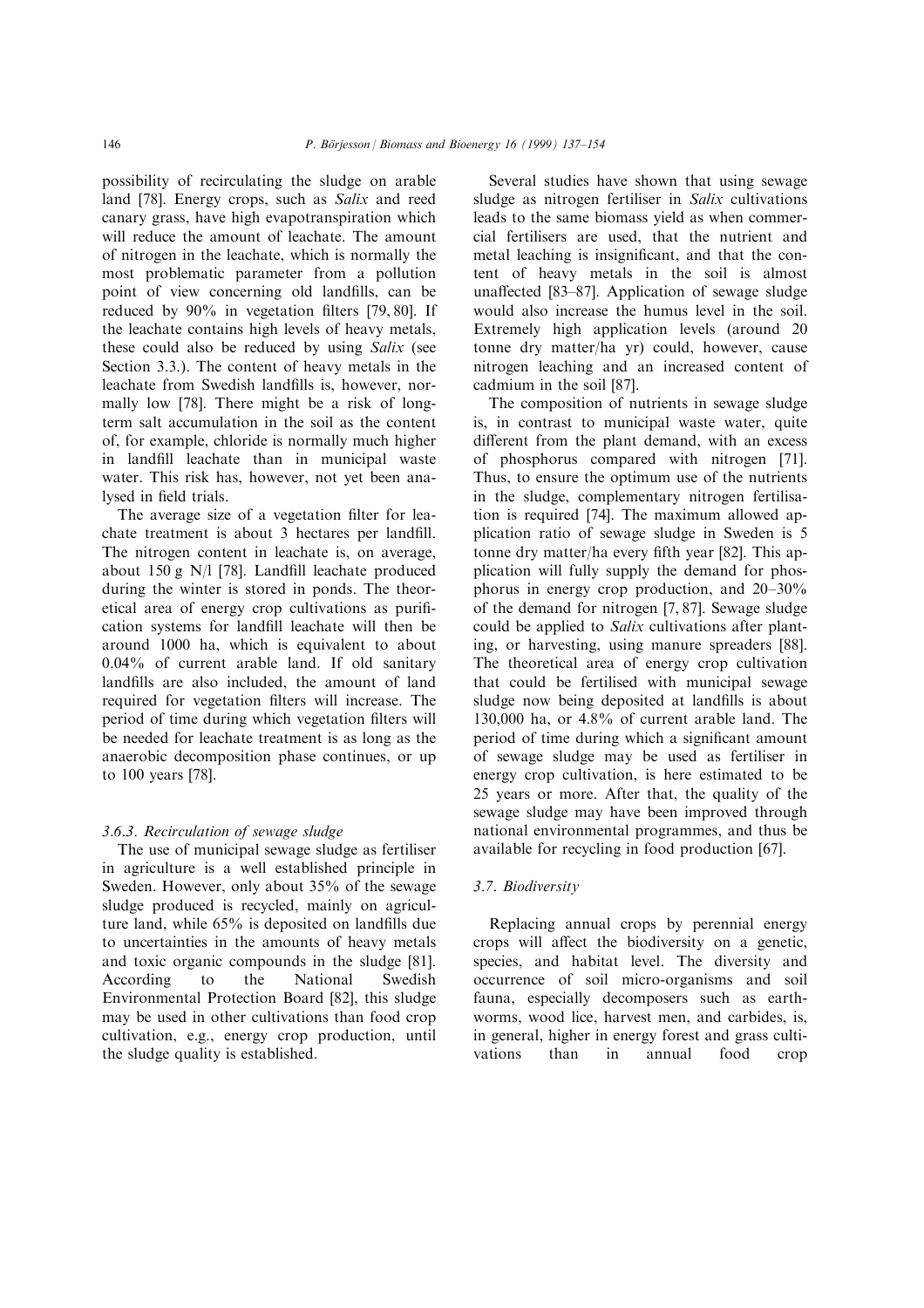cultivations [17, 18]. This is mainly due to the reduced soil tillage and use of agrochemicals, and to the increased input of litter. The average dose of chemical pesticides applied in Salix and reed canary grass cultivations is, for example, about 0.2 kg active ingredients/ha yr, while it is about 1 kg in annual food crop cultivation [7]. Cultivation of Salix (male plants) will also promote pollinating insects, such as bees and bumble-bees, as *Salix* flowers in early spring when the supply of pollen is limited [89]. About half of the Salix clones sold in Sweden today are male plants [90].

The composition of the ground flora in  $Salix$ cultivations, which depends on present management methods and earlier land use, is normally dominated by weed species, but rare species could also occur [91]. Results from an investigation in twelve Salix plantations in southern Sweden show an occurrence of 125 species of vascular plants, and 18 species of mosses [92]. In a grain cultivation, the frequency of weed species is around 50, of which about 30 occur only sporadically [93]. Energy crop cultivations may also improve the biodiversity indirectly in streams through reduced nutrient leaching [94].

Short-rotation forest will provide a transitional habitat promoting wildlife, specially in open farmland. Several studies show that both shortrotation forests and energy grass cultivations will increase the number of bird species, mainly songbirds, as well as the abundance of some species [95-97]. A proportion of 10 to  $20\%$ energy forest in open farmland has been estimated to be optimal for fauna, especially when the harvest is asynchronous in different subareas [96]. This will also improve the diversity of the ground flora [92]. Results regarding the effects of short-rotation forest on the occurrence of larger mammals, such as moose, deer, and hare, are not in agreement [33, 98]. However, considering a region including several different types of landscape, an increase in biodiversity in open farmland may not lead to an increase in the overall biodiversity in the region. Several of the birds and mammals occupying energy crop plantations are often widespread and regionally abundant in other landscape types [99].

Large-scale introduction of Salix may increase the risk of pests and diseases, such as rust fungus and herbivores. This is, however, not assumed to result in an increased use of chemical pesticides, as it is difficult, and thereby costly, to carry out chemical pest control in mature stands [100]. Alternative methods which can be used are, for example, breeding of resistant strains, biological pest control of herbivores, and a more diverse clonal composition which also leads to increased yields [101-103]. Another risk associated with large-scale introduction of Salix cultivation is genetic contamination of surrounding wild native Salix species through hybridisation with foreign species [33, 103]. One solution to this problem could be the development of sterile clones [20]. Today, mainly native species of Salix are used in Sweden [90].

In this paper, it is estimated that the overall biodiversity in a larger region is not, or only to a small extent, affected by a substitution of annual crops by perennial energy crops. If any change occurs, the biodiversity will probably increase, mainly in open farmland. A similar conclusion has been drawn by the National Swedish Environmental Protection Board [91].

#### 4. Conclusions and discussion

An overall conclusion of this study is that the environmental benefits from large-scale introduction of energy crop production in Sweden could be substantial, as the negative environmental impact from current agriculture practices and municipal waste treatment could be significantly reduced. The carbon dioxide emission from organic soils through biological oxidation of the organic matter, for example, could be significantly reduced (by about 7 tonne C/ha yr) when annual crops are replaced by perennial energy crops (Table 2). The greenhouse gas mitigation from changed land use on mineral soils, through soil carbon accumulation and reduced nitrous oxide emission, is around 1/10 and 1/100, respectively, of that through changed land use on organic soils. As a comparison, the reduction of carbon dioxide emissions due to the lower input of fossil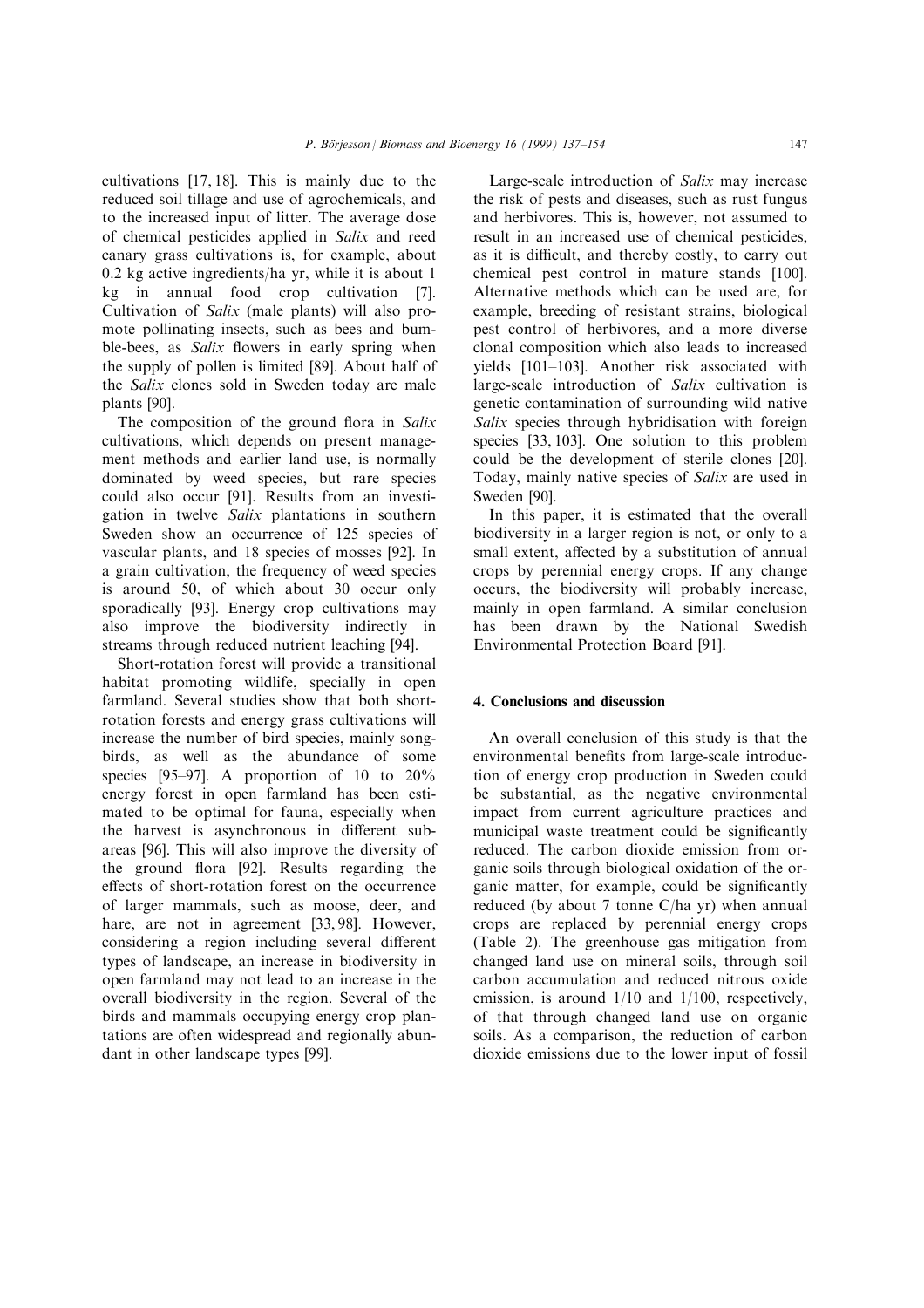Table 2

Summary of environmental changes, including the recirculation and treatment of municipal waste, when perennial energy crops replace annual food crops, the maximum area of energy crop cultivation where a change occurs expressed as per cent of the total Swedish arable land, and the period of time during which the change is estimated to last. When the energy crop cultivations affect surrounding cultivations of food crops, this area is given within parentheses, expressed as per cent of the total Swedish arable land

| Changed environmental impact                        | Average quantitative impact *                                             | Maximum proportion<br>of total arable land $(\% )$ | Period of time (years) |
|-----------------------------------------------------|---------------------------------------------------------------------------|----------------------------------------------------|------------------------|
| Accumulation of soil C in mineral<br>soils          | $0.5$ tonne C/ha yr                                                       | 55                                                 | $\sim 50$              |
| Reduced $CO2$ emission from<br>organic soils        | 7 tonne C/ha yr                                                           | 5.0                                                | $\sim 80$              |
| Reduced $N2O$ emission from<br>mineral soils        | 0.04 tonne C-equivalents/ha yr                                            | 55                                                 | $\infty$               |
| Reduced N leaching in general                       | $10 \text{ kg}$ N/ha yr                                                   | 60                                                 | > 25                   |
| Reduced N leaching through<br>buffer strips         | $70 \text{ kg}$ N/ha yr                                                   | $2.6(10-15)$                                       | > 25                   |
| Reduced P leaching through<br>buffer strips         | $1.5$ kg P/ha yr                                                          | $3.7(15-20)$                                       | > 25                   |
| Cadmium removal                                     | 6 g Cd/ha yr                                                              | 92                                                 | $\sim$ 35              |
| Increased soil fertility                            | $5\%$ higher yield                                                        | 47                                                 | > 25                   |
| Reduced wind erosion                                | $10\%$ higher yield                                                       | 0.5(1.5)                                           | $\infty$               |
| Reduced water erosion                               | Reduced land degradation and<br>plant damage on 0.5% of the field<br>area | 1.0(5.0)                                           | $\infty$               |
| Waste water treatment<br>(sparsely populated areas) | $100 \text{ kg}$ N/ha yr                                                  | 2.5                                                | > 25                   |
| (populated areas)<br>(densily populated areas)      |                                                                           | 0.7<br>0.4                                         |                        |
| Landfill leachate treatment                         | $100 \text{ kg}$ N/ha yr                                                  | 0.04                                               | $\sim 100$             |
| Recirculation of sewage sludge                      | 1 tonne dry matter/ha yr                                                  | 4.8                                                | > 25                   |
| Biodiversity                                        | Unchanged/increased in open<br>farmland                                   | 60                                                 | $\infty$               |

\* The average quantitative impact presented should be seen as average estimates which could vary significantly due, among other things, to local conditions. A more integrating sensitivity analysis is presented in Part II of the analysis, in the second paper (see Börjesson [6])

fuels for the production of perennial energy crops production than of annual food crops, has been estimated to amount to about 0.2 tonne C/ ha yr [8]. When the biomass is used to replace fossil coal in heat and power production, the carbon dioxide mitigation amounts to  $5-6$  tonne C/ ha yr, thus the reduced carbon dioxide emissions from changed use of land on organic soils could exceed this mitigation [104].

If perennial energy crops are cultivated on 30% of the total Swedish arable land, this could lead to a reduction in the total emissions of greenhouse gases from agriculture by  $15-25\%$ ,

based on the results presented in this paper [105]. Today, the contribution of greenhouse gases from agriculture, mainly consisting of carbon dioxide emission from drained and cultivated organic soils, amounts to 15% of the total Swedish emissions [105]. The Biomass Commission of the Swedish Government [9] has estimated the amount of arable land not needed for food production for domestic consumption, and thus available for energy crop production, to about 800,000 ha around 2005 (equivalent to about 30% of the total Swedish arable land). The reduced carbon dioxide emission from organic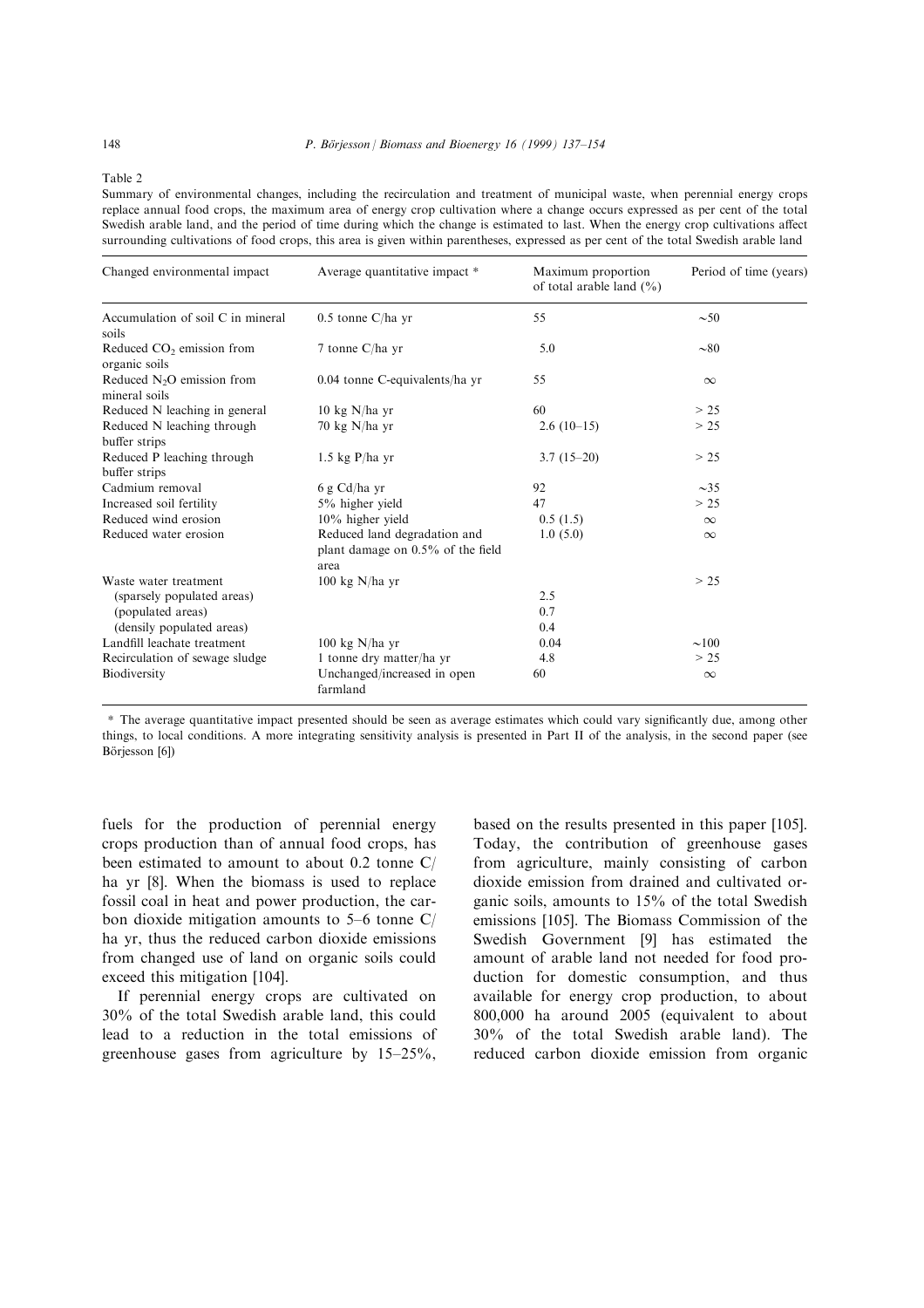soils is, however, caused by the cessation of annual crop cultivation leading to less frequent soil tillage, and not particularly by the cultivation of perennial energy crops. Thus, an equivalent reduction of carbon dioxide emission is assumed to be achieved when the land lies fallow, as when perennial crops are grown. Also, the reduced nitrous oxide emission from mineral soils is caused by the reduced input of nitrogen fertilisers, and not particularly by the cultivation of energy crops.

The greatest reduction in nitrogen emission to surface and ground water is achieved when energy crop cultivations are used as vegetation filters for waste water treatment. A somewhat lower reduction is achieved when energy crop cultivations are used as riparian buffer strips, followed by recirculation of sewage sludge, and replacement of annual crops. When energy crop cultivations are utilised as riparian buffer strips, where possible, nutrient leaching from Swedish agriculture could be reduced by  $15-25\%$  [106]. Nutrient leaching from arable land amounts to, on average, 30% and 10% of the total Swedish nitrogen and phosphorus loads to water [106]. In intensively cultivated agricultural areas, however, the nutrient leaching could be much higher, up to 75% [107, 108]. Through the extensive use of energy crop cultivations for municipal waste water treatment, as a complement to conventional treatment methods, the discharge of nitrogen to water, and the generation of sewage sludge, may be reduced by 40%, compared with current treatment technology in Sweden [109]. Also, nitrogen equivalent to about 6% of the current use of commercial fertiliser in Sweden could be reused [10, 81]. When sewage sludge now being deposited on land fills is recirculated on energy crop cultivations, nitrogen and phosphorus equivalent to about 2% and 20%, respectively, of the current use of commercial fertiliser in Sweden, could be reused [10, 81].

The yield increase in surrounding food crop cultivations is greatest when Salix is used as shelter belts preventing wind erosion, followed by energy crop cultivations as vegetation zones preventing water erosion.

The environmental benefits identified in this paper could be achieved on large areas of arable land, up to 60% of the land on which annual crops are cultivated today. The occurrence of open streams limits the use of energy crop cultivations as buffer strips, while the amount of municipal waste limits the use of energy crop cultivations as vegetation filters.

The environmental advantages could last for a long period, 25 years or more. Reduced wind and water erosion will last as long as energy crops are cultivated. How long soil carbon accumulation and cadmium removal will last, depends on the physical and chemical properties of the soil, while the thickness of the peat layer determines how long the reduction in carbon dioxide emissions from organic soils will last. The carbon dioxide mitigation through changed land use where energy crops have replaced food crops, will be gradually reduced and then cease. However, this carbon dioxide mitigation will be achieved again on new cultivation sites when energy crop cultivations are moved. The possibility of the future use of energy crop cultivations to reduce nutrient leaching and to treat municipal waste, depends on the development of agricultural practices, the load of pollutants, and the production of waste.

There are several uncertainties in the estimates presented in this paper, e.g., concerning carbon dioxide emission from organic soils, accumulation of soil carbon in mineral soils, nitrous oxide emission, nutrient removal in buffer strips, cadmium removal, and wind and water erosion. The emission of nitrous oxide, for example, may vary greatly depending on soil type, type of fertiliser used, climate and land management practices. Thus, local conditions will affect the magnitude of the reduction of nitrous oxide emissions when energy crops replace annual food crops. Concerning the magnitude in the reduction of carbon dioxide emissions from organic soils due to the change in land use and the accumulation of soil carbon in mineral soils, these theoretical calculations have not been verified by field trials. The nutrient removal in buffer strips and the occurrence of water erosion also depends on local conditions, thus, the variation could be sig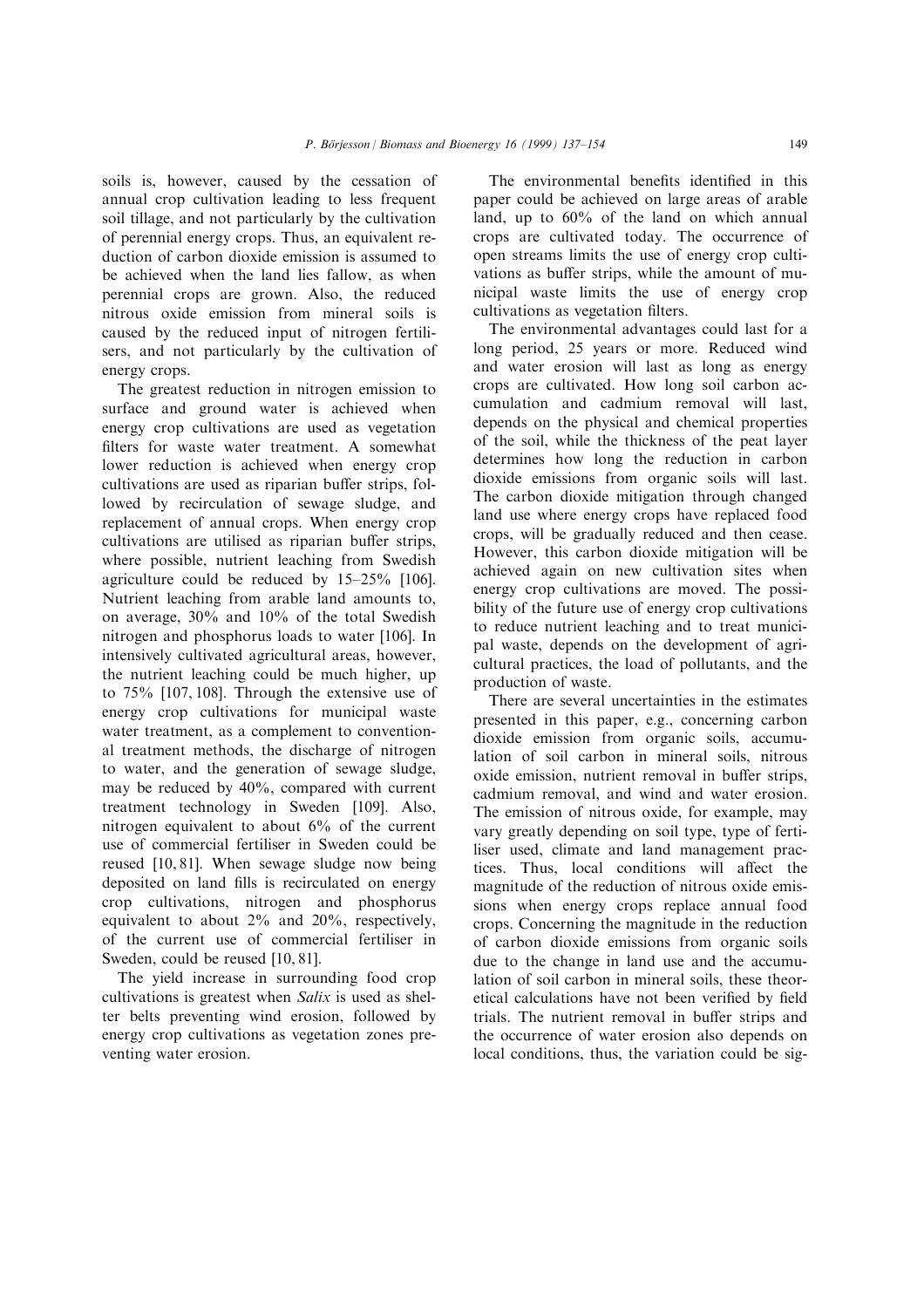nificant due to, for example, soil type and how hilly the landscape is. How efficiently  $25-50$  mwide shelter belts of *Salix* will reduce wind erosion, in comparison to  $5-10$  m-wide, must also to be analysed in field trials. The magnitude of cadmium removal could vary greatly, depending on both soil conditions, such as pH and content of clay and organic matter, and the efficiency of the cadmium uptake concerning the specific Salix clone.

Another uncertainty concerns the benefit of the decreased use of chemical pesticides in the cultivation of perennial energy crops as compared to annual food crop cultivation. As described in Section 2, no data have been found of, for example, the risk of water pollution by pesticides used in perennial energy crop cultivation, in comparison with annual food crop cultivation. However, such a risk should be lower, as the average dose of chemical pesticides applied in annual food crop cultivation is about five times higher than in Salix and reed canary grass cultivations (see Section  $3.6$ .) Thus, the benefit of a reduced use of chemical pesticides is probably underestimated in this analysis, as it is included only in the impact on the biodiversity.

Concerning other environmental impacts identified in this paper, such as waste water and landfill leachate treatment, and recirculation of sewage sludge, the uncertainties in the calculations are estimated to be lower. Thus, considering the magnitude of the different environmental changes presented in Table 2, these should be seen as average estimates which could vary significantly due, among other things, to local conditions. A more integrating sensitivity analysis of the various environmental changes is presented in Part II of the analysis, in the second paper (see Börjesson [6]).

#### Acknowledgements

I would like to thank L. Gustavsson, B. Johansson and A. Lundborg for reviews and useful comments. I also gratefully acknowledge the economic support provided by Vattenfall AB and The Swedish National Board for Industrial and Technical Development.

#### **References**

- [1] Tolbert V. Guest editoral. Biomass and Bioenergy 1998;14:301-6.
- [2] McLaughlin SB, Walsh ME. Evaluating environmental consequences of producing herbaceous crops for bioenergy. Biomass and Bioenergy 1998;14:317-24.
- [3] Kort J, Collins M, Ditsch D. A review of soil erosion potential associated with biomass crops. Biomass and Bioenergy 1998;14:351-60.
- [4] Grigal DF, Berguson WE. Soil carbon changes associated with short-rotation systems. Biomass and Bioenergy 1998;14:371-8.
- [5] Bransby DI, McLaughlin SB, Parrish DJ. A review of carbon and nitrogen balances in switchgrass grown for energy. Biomass and Bioenergy 1998;14:379-84.
- [6] Börjesson P. Environmental effects of energy crop cultivation in Sweden-II: Economic valuation, Biomass and Bioenergy 1999;16:155-170.
- [7] Börjesson P. Energy analysis of biomass production and transportation. Biomass and Bioenergy 1996;11:305±18.
- [8] Börjesson P. Emissions of  $CO<sub>2</sub>$  from biomass production and transportation in agriculture and forestry. Energy Convers. Mgmt. 1996;37:1235-40.
- [9] Official Report of the Swedish Government. Biobränsle för framtiden: slutbetänkande av biobränslekommissionen (Biomass for the future: final report of the Biomass Commission). Allmänna Förlaget, Stockholm, 1992.
- [10] Statistics Sweden. Jordbruksstatistisk årsbok 1995 (Yearbook of agricultural statistics 1995). Allmänna Förlaget, Stockholm, 1995.
- [11] Mattsson L. Markbördighet och jordart i svensk åkermark (Soil fertility and soil type of Swedish arable land). National Swedish Environmental Protecting Board, Stockholm, 1996.
- [12] Hallgren G, Berglund G. De odlade myrjordarnas omfattning och användning (The extent and use of cultivated peat soils in Sweden). Swedish University of Agricultural Science, Uppsala, 1962.
- [13] Ekström G. Åkermarkens matjordstyper (Map of cultivated soil types) In Atlas of Sweden, Stockholm 1953.
- [14] Swedish National Board of Industrial Technical Development (NUTEK). Energiskog i landskapet—råd och anvisningar för lokalisering (Short-rotation forest in the landscape—guidelines for localisation). Stockholm, 1993.
- [15] Frank K. Energiskogens miljökonsekvenser (Environmental effects of short-rotation forest). Department of Agricultural Engineering, Swedish University of Agricultural Science, Uppsala, 1992.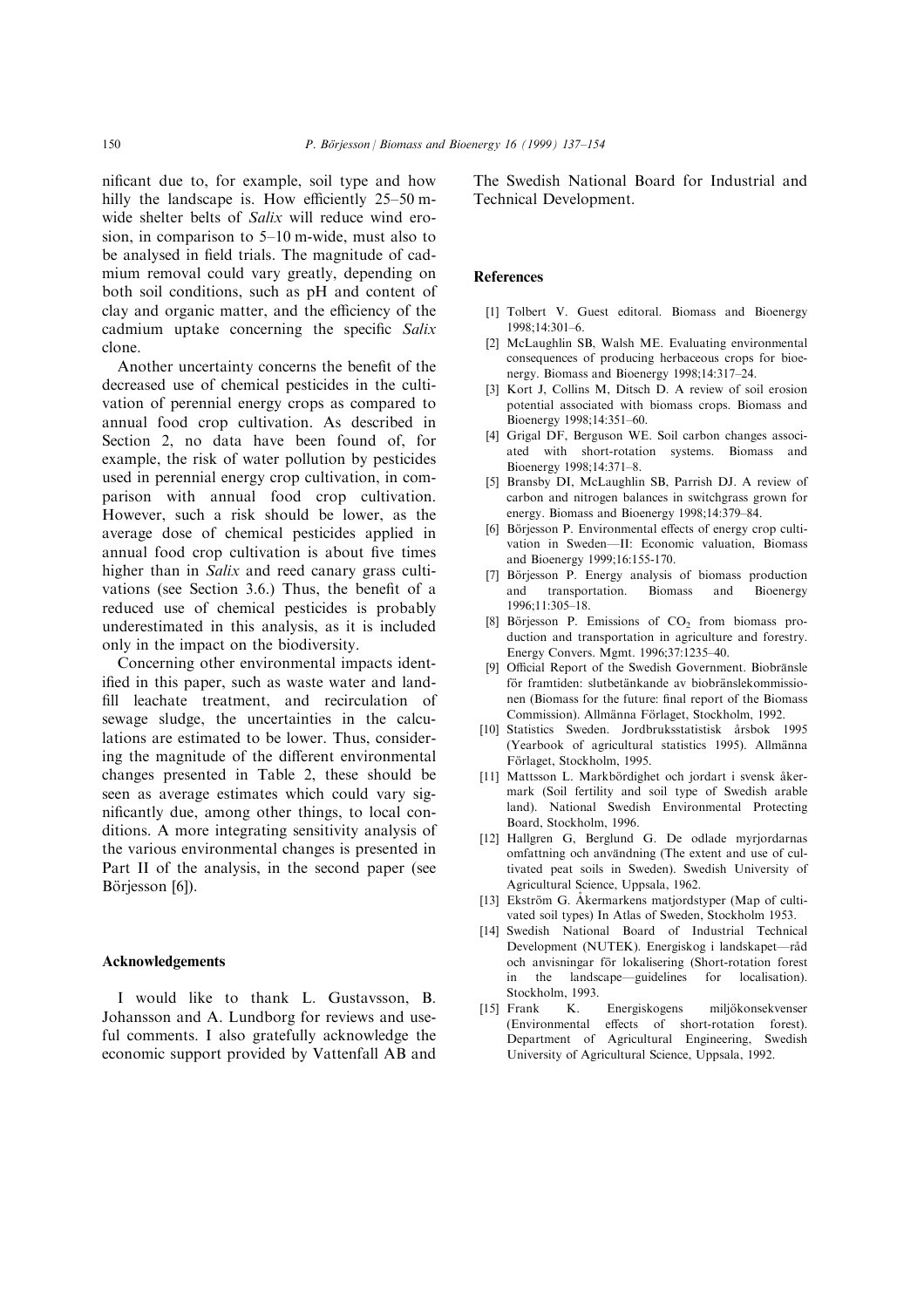- [16] Reicosky DC, Kemper WD, Langdale GW, Douglas CL, Jr, Rasmussen PE. Soil organic matter changes resulting from tillage and biomass production. Journal of Soil and Water Conservation 1995;50:253-61.
- [17] Sjödahl Svensson K, Granhall U, Andrén O. Soil biological aspects on short-rotation forestry. Swedish National Board of Industrial and Technical Development (NUTEK), Stockholm, 1994.
- [18] Makeschin F. Effects of energy forestry on soils. Biomass and Bioenergy 1994;6:63-80.
- [19] Thyselius L, Johansson W, Mattsson L, Wallgren B. Energigrödor för biogas (Energy crops for biogas production). Vattenfall, Vällingby, 1992.
- [20] Ranney JW, Mann LK. Environmental considerations in energy crop production. Biomass and Bioenergy 1994;6:211-28.
- [21] Berglund K. Ytsänkning på mosstorvjord (Subsidence of cultivated organic soils). Department of Soil Science, Swedish University of Agricultural Sciences, Uppsala, 1989.
- [22] Berglund K. Personal communication. Department of Soil Science, Swedish University of Agricultural Sciences, Uppsala, 1996.
- [23] Kasimir Klemdtsson  $\AA$ , Klemedtsson L. Markanvändning påverkar avgivning av växthusgas (Land use and effects on emission of greenhouse gases). In: Berg B, editor. Markdagen 1996–Forskningsnytt om mark. Department of Forest Soil Science, Swedish University of Agricultural Sciences, Uppsala, 1996.
- [24] McAfee M. Ytsänkning på torvjord (Subsidence of cultivated organic soils). Department of Soil Science, Swedish University of Agricultural Sciences, Uppsala, 1985.
- [25] Robertsson K. Emission of  $N_2O$  in Sweden—natural and antropogenic sources. Ambio 1991;20:151-5.
- [26] Nevison CD, Esser G, Holland EA. A global model of changing  $N_2O$  emissions from natural and perturbed soils. Climatic Change 1996;32:327-78.
- [27] Bouwman AF. Exchange of greenhouse gases between terrestrial ecosystems and the atmosphere. In: Bouwman AF, editor. Soils and the Greenhouse Effect. Chichester, Wiley, 1990.
- [28] National Swedish Environmental Protection Board. Växthusgaserna—utsläpp och åtgärder i ett internationellt perspektiv (Greenhouse gases—emission and mitigation in an international perspective). Stockholm, 1990.
- [29] Intergovernmental Panel of Climate Change (IPCC). Climate Change 1995. The Science of Climate Change–Contribution of Working Group I to the Second Assessment of the IPCC, ch. Chapter 2. Cambridge University Press, Cambridge, 1996.
- [30] Stjernquist I. An integrated environmental analysis of short-rotation forests as a biomass resource. Biomass and Bioenergy  $1994;6:3–10$ .
- [31] Bergström L, Johansson R. Influence of fertilised shortrotation forest plantations on nitrogen concentration in groundwater. Soil Use and Management 1992;8:36-40.
- [32] Rijtema P, de Vries W. Differences in precipitation excess and nitrogen leaching from agricultural lands and forest plantations. Biomass and Bioenergy 1994;6:103±15.
- [33] Andersson R. Biobränslen från jordbruket—en analys av miljökonsekvenserna (Biofuels from agriculture—an analysis of the environmental impact). National Swedish Environmental Protection Board, Stockholm, 1990.
- [34] Johansson H, Hoffman M. Normalutlakning av kväve från svensk åkermark 1985 och 1994 (Nitrogen leaching from Swedish arable land in 1985 and 1994). Department of Soil Science, Swedish University of Agricultural Sciences, Uppsala, 1996.
- [35] Vought L, Dahl J, Lauge Pedersen C, Lacoursiére J. Nutrient retention in riparian ecotones. Ambio  $1994.23.332 - 48$
- [36] Sunblad K, Andersson L. Links between hydrological processes and nutrient fluxes. In: Robinson M, editor. Flow Regimes from International Experimental and Network Data Vol. III, 1993.
- [37] Alström K, Bergman Åkerman A. Vattenerosion i Sydsvensk åkermark (Water erosion of arable land in southern Sweden). Department of Physical Geography, Lund University, Lund, 1991.
- [38] Leonardsson L. Våtmarker som kvävefällor—svenska och internationella erfarenheter (Wetlands as nitrogen traps—Swedish and international experience). National Swedish Environmental Protection Board, Stockholm, 1993.
- [39] Statistics Sweden. Naturmiljön i siffror (The natural environment in figures). Örebro, 1995.
- [40] Krook J. Personal communication. Ekologgruppen, Landskrona, 1995.
- [41] National Swedish Environmental Protection Board. Kväve från land till hav (Nitrogen from land to sea). Stockholm, 1996.
- [42] Andersson A. Trace elements in agricultural soilsfluxes, balances, and background values. National Swedish Environmental Protection Board, Stockholm, 1992.
- [43] Eriksson J, Söderström M, Andersson A. Kadmiumhalter i matjorden i svensk åkermark (Cadmium content in the topsoil of Swedish arable land). National Swedish Environmental Protection Board, Stockholm, 1995.
- [44] AÊ byhammar T, Fahlin M, Holmroos S. Kadmium i biobränslesystemet (Cadmium in the biomass based energy system). Vattenfall, Vällingby, 1993.
- [45] Obernberger I, Biedermann F, Widmann W, Riedl R. Concentrations of inorganic elements in biomass fuels and recovery in the different ash fractions. Biomass and Bioenergy 1997;12:211-24.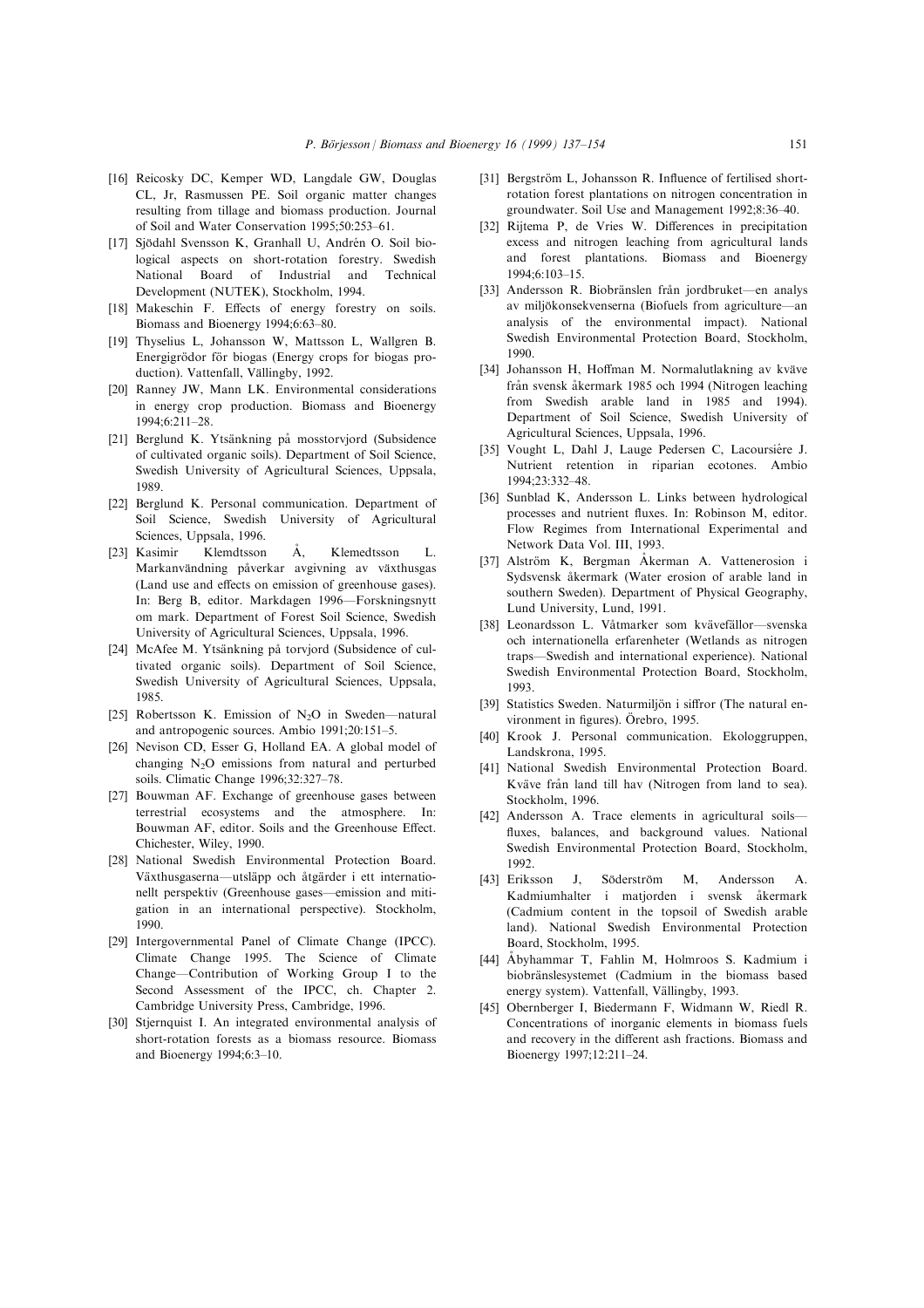- [46] Dickinson N, Punshon T, Hodkinson R, Lepp N. Metal tolerance and accumulation in willows. In: Aronsson P, Perttu K, editors. Willow Vegetation Filters for Municipal Wastewaters and Sludges. Department of Ecology and Environmental Research, Swedish University of Agricultural Sciences, Uppsala, 1994.
- [47] Landberg T, Greger M. Can heavy metal tolerant clones of Salix be used as vegetation filters on heavy metal contaminated land?. In: Aronsson P, Perttu K, editors. Willow Vegetation Filters for Municipal Wastewaters and Sludges. Department of Ecology and Environmental Research, Swedish University of Agricultural Sciences, Uppsala, 1994.
- [48] Ridell-Black D. Heavy metal uptake by fast growing willow species. In: Aronsson P, Perttu K, editors. Willow Vegetation Filters for Municipal Wastewaters and Sludges. Department of Ecology and Environmental Research, Swedish University of Agricultural Sciences, Uppsala, 1994.
- [49] Eriksson J, Ledin S. Effekter av långvarig Salixodling på kadmiuminnehållet i jorden—en pilotstudie (Effects of long-term Salix cultivation on the total and plantavailable content of cadmium in the soil—a pilot study). Vattenfall, Vällingby, 1995.
- [50] OÈstman G. Kadmium i Salix (Cadmium in Salix). Vattenfall, Vällingby, 1994.
- [51] Johansson L. Tungmetaller i träd och energigrödor-en litteraturstudie (Heavy metals in trees and in energy crops-a review). Vattenfall, Vällingby, 1995.
- [52] National Swedish Environmental Protection Board. Jordbruk och miljö (Agriculture and the environment). Stockholm, 1993.
- [53] National Swedish Environmental Protection Board. Hur ska Sverige må år 2020? (The status of the environment in Sweden in 2020). Stockholm, 1993.
- [54] Jönsson P. Landscape changes relevant to wind stress 1939-84 in Scania, southern Sweden. In: Proceedings at The Fourth International Symposium of Windbreaks and Agroforestry. July 26-30 1993, Hedeselskabet, Denmark, 1993.
- [55] Jnsson P. Wind erosion on sugar beet fields in Scania, southern Sweden. Agricultural and Forestry Meterology 1992;:62, 141-157.
- [56] Bergman Åkerman A, Jönsson P. Mark—och vattenvård i helåkersbygden—lär av historian (Soil and water protection in open farmland—learning from history). Department of Geography, Lund University, Lund, 1994.
- [57] Gustavsson LE. Marktäckning-effekter på olika jordtyper (Mulching—effects on different soil types) Department of Soil Science, Swedish University of Agricultural Sciences, Uppsala. 1987.
- [58] Lewan L, Måsbäck S, Wörneryd O. Läplanteringarett gemensamt intresse för privata markägare och kommuner (Shelter plantations—a common interest for pri-

vate land owners and municipalities). Lund University, Lund, 1985.

- [59] Mattsson J, Nihlén T, Olesen F. Vindens skadegörelse på åkermark i Skåne och Danmark (Wind erosion on arable land in Scania and Denmark). Yearbook of Geography in Sweden, 1983.
- [60] Jönsson P. Läplanteringars inverkan på vind och erosion (The effects of shelter belts on wind and erosion). Manuscript. Department of Physical Geography, Lund University, Lund, 1987.
- [61] Nord M. Läeffekter av vegetationsridåer (Shelter effects of vegetation belts). National Swedish Institute of Construction Sciences, Gävle, 1989.
- [62] Jönsson P. Influence of shelter on soil sorting by wind erosion. Catena 1994;22:35-47.
- [63] Olesen F. Læplanteringar-dyrkningssikkerhed, klimatforbedring og landskabspleje (Shelter plantations-cultivation security, climatic improvements and landscape scenery). Landhusholdningsselskabets Forlag, Copenhagen, Denmark, 1979.
- [64] Official Report of the Swedish Government. Markvård och erosionsskydd (Land conservation and erosion control). Stockholm, 1957.
- [65] Pimentel D, Krummel J. Biomass energy and soil erosion: assessment of resource costs. Biomass 1987;14:15-38.
- [66] Perttu K. Personal communication. Department of Short-Rotation Forestry, Swedish University of Agricultural Sciences, Uppsala, 1997.
- [67] National Swedish Environmental Protection Board. Vatten, avlopp och miljö (Water, sewage and the environment). Stockholm, 1993.
- [68] Rosenquist H, Aronsson P, Hasselgren K, Perttu K. Economics of using municipal wastewater irrigation of willow coppice crops. Biomass and Bioenergy  $1997 \cdot 12 \cdot 1 - 8$ .
- [69] Sundblad K, Wittgren HB. Glyceria maxima for wastewater nutrient removal and forage production. Biological Wastes 1989;27:29-42.
- [70] Geber U, Tuvesson M. Vallväxters egenskaper som producenter av energi—och fiberråvara och som biologisk renare av näringsrika vatten (Characteristics of ley crops in the production of energy and fibrous material and for biological purification of nutrient-rich water). Department of Crop Production Science, Swedish University of Agricultural Sciences, Uppsala, 1993.
- [71] Perttu K. Biomass production and nutrient removal from municipal wastes using willow vegetation filters. Journal of Sustainable Forestry 1993;1:57-70.
- [72] Kutera J, Soroko M. The use and treatment of wastewater in willow and poplar plantations. In: Aronsson P, Perttu K, editors. Willow Vegetation Filters for Municipal Wastewaters and Sludges. Department of Ecology and Environmental Research, Swedish University of Agricultural Sciences, Uppsala, 1994.
- [73] Kowalik P, Randerson P. Nitrogen and phosphorus removal by willow stands irrigated with municipal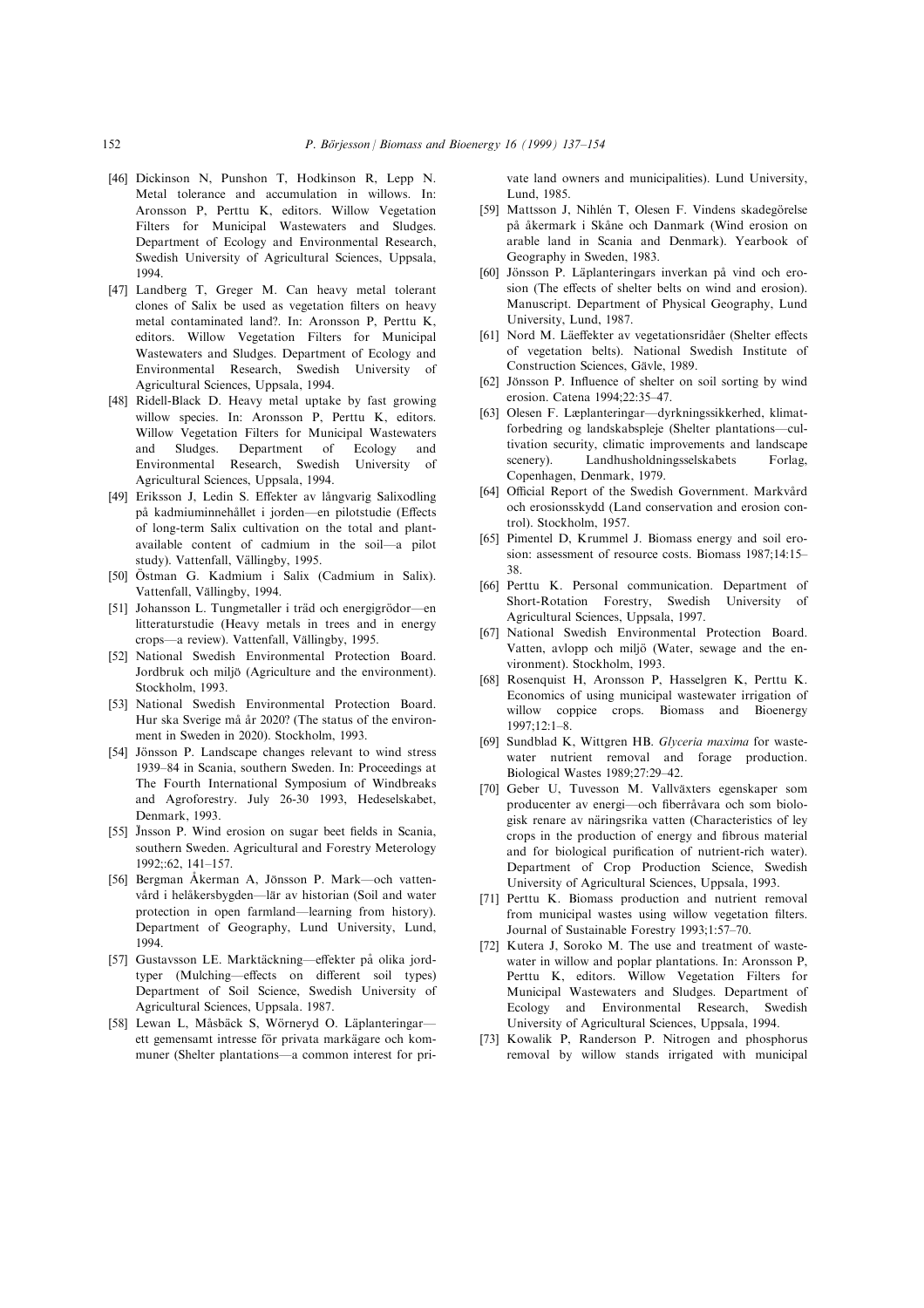wastewater—a review of the Polish experience. Biomass and Bioenergy 1994;6:133-40.

- [74] Nielsen K. Environmental aspects of using wastewater and sludge in energy forest cultivation. Biomass and Bioenergy 1994;6:123-32.
- [75] Perttu K, Kowalik PJ. Salix vegetation filters for purification of waters and soils. Biomass and Bioenergy 1997;12:9±19.
- [76] Börjesson P, Gustavsson L, Christersson L, Linder S. Future production and utilisation of biomass in Sweden: potentials and  $CO<sub>2</sub>$  mitigation. Biomass and Bioenergy 1997;13:399-412.
- [77] Statistics Sweden. Statistisk årsbok 1996 (Statistical Yearbook of Sweden 1996). Stockholm, 1996.
- [78] National Swedish Environmental Protection Board. Lokal lakvattenbehandling—erfarenheter från 42 svenska deponier (Local landfill leachate treatment-experience from 42 Swedish landfills). Stockholm, 1993.
- [79] Hasselgren K, Nilsson P. Lakvattenbehandling—lokala metoder för behandling av lakvatten från avfallsupplag (Landfill leachate treatment—methods for on-site treatment of leachate from landfills). National Swedish Environmental Protection Board, Stockholm, 1992.
- [80] Hasselgren K. 1994. Landfill leachate treatment in energy forest plantations. In: Aronsson P, Perttu K, editors. Willow Vegetation Filters for Municipal Wastewaters and Sludges. Department of Ecology and Environmental Research, Swedish University of Agricultural Sciences, Uppsala, 1994.
- [81] Statistics Sweden. Avfall och återvinning i kommunal regi 1994 (Waste and recycling in Swedish municipalities in 1994). Stockholm, 1995.
- [82] National Swedish Environmental Protection Board. Användning av avloppsslam i jordbruket (The utilisation of sewage sludge in agriculture). Stockholm, 1996.
- [83] Simon M, Zsuffa L, Sennerby-Forsse L, Burgess D. Variation in the response of some North American willow species and clones to sludge fertilisation. Biomass and Bioenergy 1991;1:185-92.
- [84] Diedrichs H. Slam och aska i energiodlingar—en litteraturstudie (Sewage sludge and ash in energy plantations-a review). Vattenfall, Vällingby, 1992.
- [85] Nielsen K. 1994. Sludge fertilisation in willow plantations. In: Aronsson P, Perttu K, editors. Willow Vegetation Filters for Municipal Wastewaters and Sludges. Department of Ecology and Environmental Research, Swedish University of Agricultural Sciences, Uppsala.
- [86] Hasselgren K. Kadmiumhalter i Salixodlingar efter behandling med kommunala restprodukter (The content of cadmium in Salix plantations after fertilisation with municipal waste products). Vattenfall, Vällingby, 1995.
- [87] Diedrichs H., Bramryd T. Kommunalt slam som gödsel i Salixodlingar (Municipal sewage sludge as fertiliser in Salix plantations). Vattenfall, Vällingby, 1995.
- [88] Sjösvärd L. Spridningstekniker för slam i Salixodling (Techniques of spreading sewage sludge in Salix plantations). Vattenfall, Vällingby, 1995.
- [89] Stark J. Personal communication. Department of Entomology, Swedish University of Agriculturl Science, Uppsala, 1997.
- [90] Larsson S. Personal communication. Svalöf Weibull AB, Svalöv, 1997.
- [91] National Swedish Environmental Protection Board. Markanvändningen och miljön (Land use and the environment). Stockholm, 1993.
- [92] Gustavsson L. Plant conservation aspects of energy forestry—a new type of land use in Sweden. Forestry Ecology and Management 1987;21:141-61.
- [93] Hallgren E. Förändras ogräsfloran och verkan av ett ogräsmedel med tiden? (Does the occurrence of weeds and the efficiency of herbicides change over time?). Department of Crop Production Science, Swedish University of Agricultural Sciences, Uppsala, 1993.
- [94] National Swedish Environmental Protection Board. Biologisk mångfald (Biological diversity in Sweden). Stockholm, 1993.
- [95] Sage R, Robertson P. Wildlife and game potential of short-rotation coppice in the U.K.. Biomass and Bioenergy 1994;6:41-8.
- [96] Göransson G. Bird fauna of cultivated energy shrub forests at different heights. Biomass and Bioenergy 1994:6:49-53.
- [97] Paine L, Peterson T, Undersander D, Rineer K, Bartelt G, Temple S, Sample D, Klemme R. Some ecological and socio-economic considerations for biomass energy crop production. Biomass and Bioenergy 1996;10:231-42.
- [98] Christian D. Wintertime use of hybrid Poplar plantations by deer and medium-sized mammals in the Midwestern U.S. Biomass and Bioenergy 1997;12:35-40.
- [99] Christian D, Niemi G, Hanowski J, Collins P. Perspectives on biomass energy tree plantations and changes in habitat for biological organisms. Biomass and Bioenergy 1994;6:31-9.
- [100] Christersson L, Ramstedt M, Forsberg J. Pests, diseases, and injuries in intensive short-rotation forestry. In: Mitchell C, Ford-Robertson J, Hinckley T, Sennerby-Forsse L, editors. Ecophysiology of Short Rotation Forest Crops. Elsevier, London, 1993.
- [101] Willebrand E, Ledin S, Verwijst T. Willow coppice systems in short-rotation forestry: effects of plant spacing, rotation length and clonal composition on biomass production. Biomass and Bioenergy 1993;4:323-32.
- [102] Price P, Martinsen G. Biological pest control. Biomass and Bioenergy 1994;6:93-101.
- [103] Official Report of the Swedish Government. Den brukade mångfalden: betänkande av utredningen om jordbrukets tillgångar på växtgenetiska resurser (Cultivated biodiversity: genetic resources in agriculture). Fritzes Förlag, Stockholm, 1995.